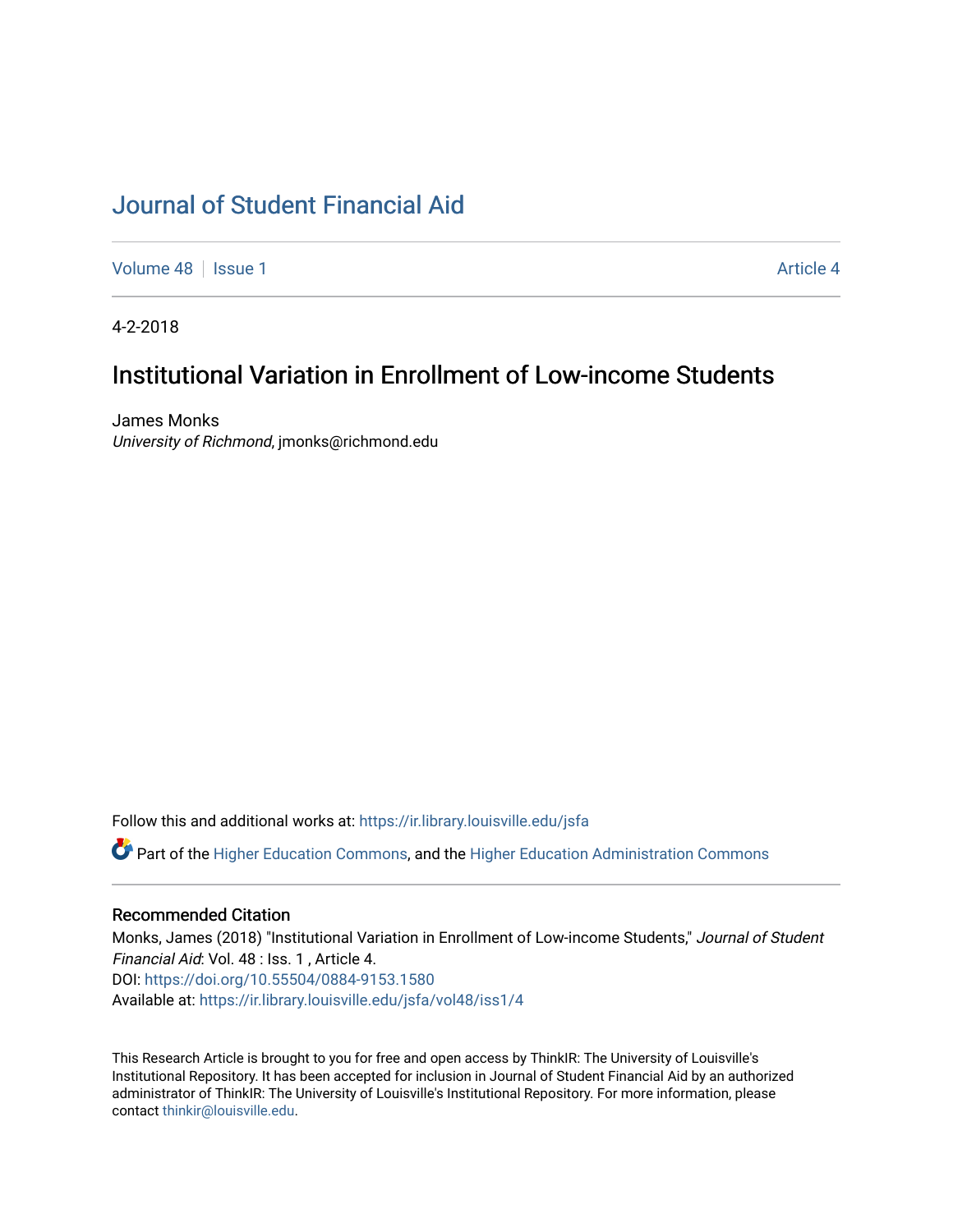# **Institutional Variation in Enrollment of Low-income Students By James Monks**

Socioeconomic diversity in tertiary education has come under heightened scrutiny in the past few years. This paper estimates the relationship between prices (both sticker price and net price), financial aid policies, and selectivity on the variation of low-income students across postsecondary institutions. All three factors are significant in identifying variation across postsecondary institutions in the representation of Pell Grant recipients as a percentage of an institution's entering class. A focus on net price alone ignores the correlation between sticker price, selectivity, and financial aid policies on low-income students' enrollment outcomes.

Keywords: *Student debt, college financial aid, loan burden, Pell Grants*

ertiary institutions in the United States have recently come under increasing scrutiny and pressure to enroll an economically diverse student body. Rising levels of student borrowing and defaults on student debt, in the context of escalating tuition and uncertainty regarding the job prospects of ertiary institutions in the United States have recently come under increasing scrutiny and pre enroll an economically diverse student body. Rising levels of student borrowing and defaults student debt, in the context of es universities are doing enough to assure that a bachelor's degree is accessible and affordable for low-income students. Colleges and universities are being challenged on whether they are placing enough emphasis on socioeconomic diversity and providing opportunities for low-income students.

For example, David Leonhardt (2011), in a *New York Times* article, pointed out that while many selective universities have made tremendous strides in increasing diversity along other fronts (religious, racial, gender), their student bodies remained "shockingly affluent" (para. 4). He noted that in 2003, at the University of Michigan, more students came from families earning at least \$200,000 a year (approximately the top 4% of the income distribution), than enrolled from the bottom half of the income distribution. Similarly, according to an analysis by Hill and Winston (2006a), approximately 10% of the students enrolled at a set of private, highly selective colleges and universities (the colleges and universities composing the Consortium on Financing Higher Education [COFHE]) were from the bottom 40% of the U.S. family income distribution. Carnevale and Strohl (2010) analyzed data from the National Educational Longitudinal Survey (NELS) and found that only 7% of high school graduates from the bottom quartile of socioeconomic status complete a baccalaureate degree.

Hoxby and Avery (2013) and Hoxby and Turner (2013) focused on the underrepresentation of highability, low-income students at the most selective colleges and universities. They concluded that for lowincome students with high standardized test scores, there is a significant "undermatching" with institutional

*James Monks is associate dean for undergraduate business programs and professor of economics at the University of Richmond Robins School of Business.*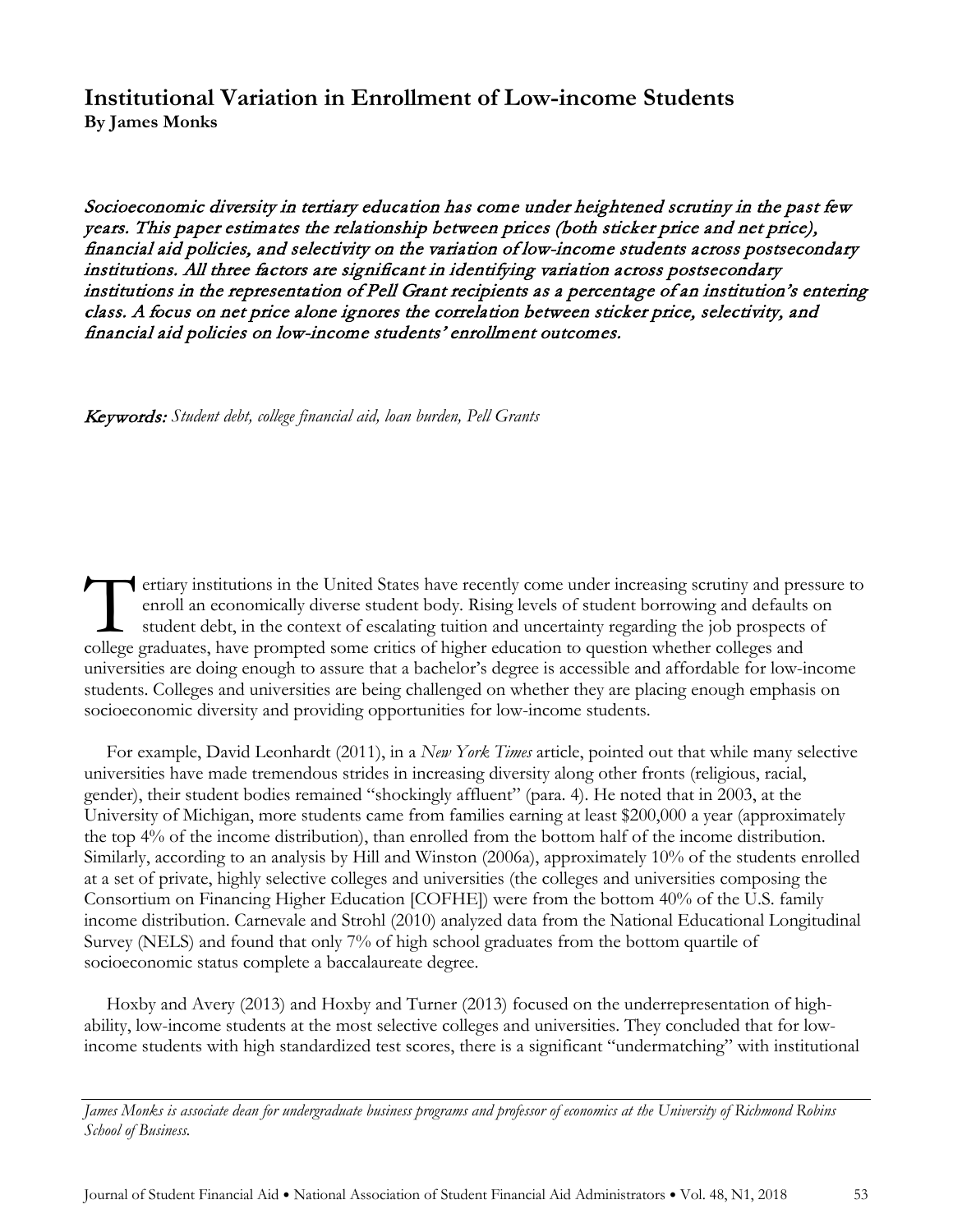quality. Similarly, Posselt, Jaquette, Bielby, and Bastedo (2012) concluded that despite clear increases in precollegiate academic preparation by Black and Latino students, there has not been a commensurate increase in Black and Latino student representation on college campuses relative to Whites. Clearly, low-income students are underrepresented at U.S. postsecondary institutions, in particular at highly selective colleges and universities.

Anthony Marx, the former president of Amherst College, made socioeconomic diversity and the enrollment of low-income students the cornerstone of his initiatives during his term as president at the small, private, highly selective college. In 2003, shortly after Marx arrived at Amherst, only 13% of the student body received Federal Pell Grants (a federal grant program targeted at low-income students). By 2011, over 22% of Amherst's students were Pell Grant recipients. Marx credits this increase in enrollment of low-income students to a very concerted and direct effort to provide greater opportunities to these students via changes in financial aid policies, admission practices, and recruitment efforts.

A 2013 study by Stephen Burd, of New America Foundation, criticized many selective colleges and universities for not doing enough to enroll more low-income students. His primary argument was that too many colleges and universities emphasize selectivity, test scores, and net tuition revenue over socioeconomic diversity. Specifically, he criticized the high sticker price-high aid model, coupled with increasing merit aid, as benefiting upper-income students at the expense of lower-income students who need higher levels of need-based aid. He singled out individual institutions for enrolling low numbers of Pell Grant recipients, implying they were not doing enough to provide opportunities for low-income students.

The above-outlined studies and discussion indicate a growing interest in whether postsecondary institutions are doing enough to enroll low-income students. Unfortunately, most of the discussion and analyses to date have not accounted for the complexity and multitude of factors that influence the level of enrollment of low-income students across institutions. Clearly, price plays an important role in determining an institution's affordability for low-income students, but even here, both sticker price and net price may be important. Similarly, specific financial aid and admissions policies may be important in low-income students' enrollment decisions. Institutional setting is likely to significantly influence an institution's ability to attract low-income students based on the supply of students in the area from lower socioeconomic rungs of the ladder. Additionally, because of the strong correlation between income and precollege academic preparation, particularly as measured by standardized test scores, institutional selectivity and quality are likely to play a significant role in determining an institution's ability to attract and enroll low-income students.

A number of studies, like those discussed above and reviewed in more detail below, have investigated the level of low-income underrepresentation on selective college and university campuses. This paper contributes to this literature by addressing the relationship between the proportion of low-income students at an institution and a number of institutional characteristics and practices. Specifically, this paper examines the following questions:

- 1. Is the proportion of Pell Grant recipients at an institution correlated with sticker price, net price charged to low-income students, or both?
- 2. What specific financial aid and admissions policies and practices, such as being need blind in admissions, meeting full need, limiting or capping loan amounts, and "gapping," are associated with a higher proportion of Pell Grant recipients among the student body?
- 3. What role do selectivity and institutional type (public versus private, Carnegie classification) play in predicting the proportion of Pell Grant recipients on campus?
- 4. Is institutional setting (rural/suburban/urban, state) associated with the proportion of low-income students at an institution?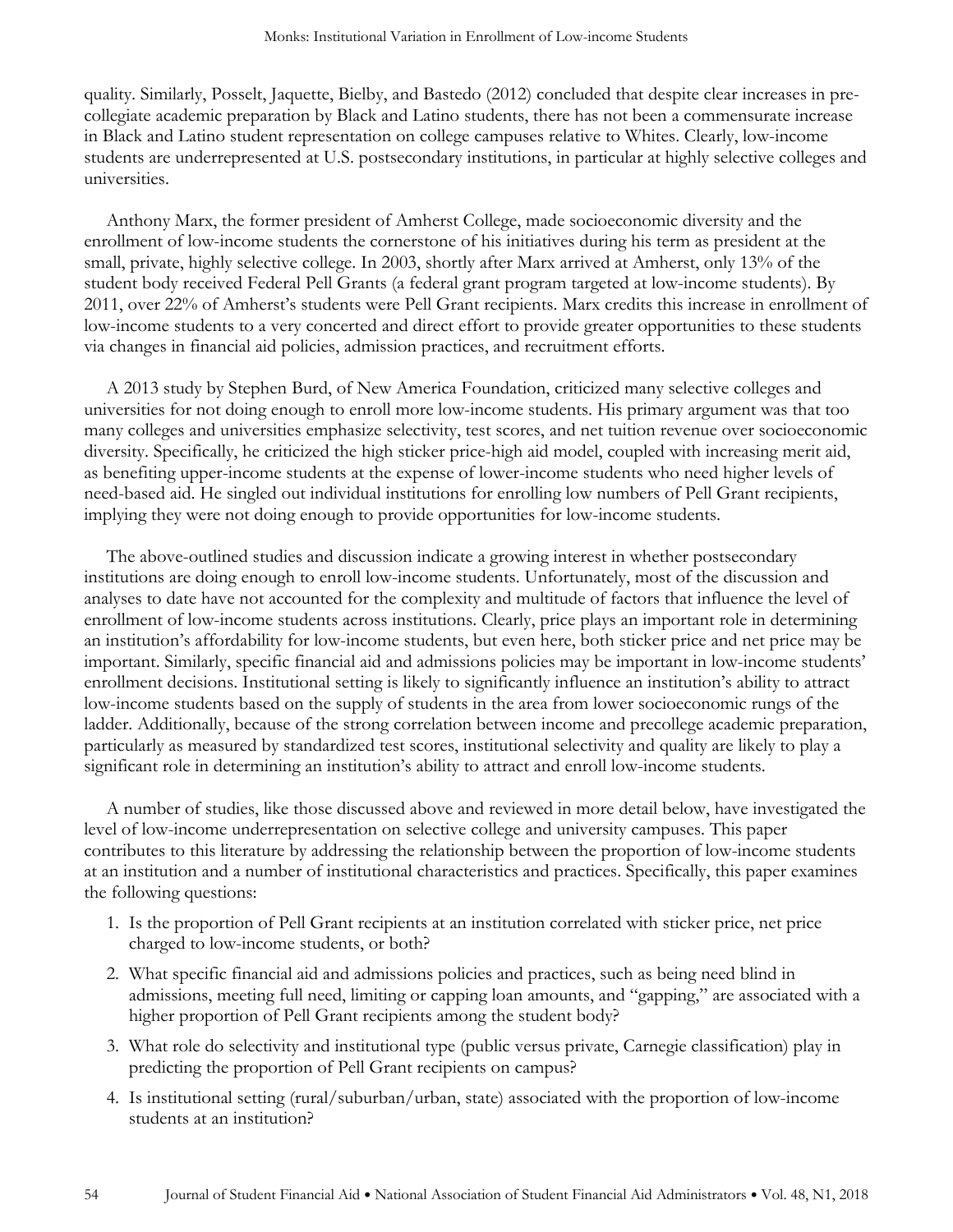This paper investigates these potential correlates of variation across institutions in the enrollment of lowincome students. It is important to note that this analysis does not claim to estimate a causal relationship between the control variables included in the regression and the proportion of Pell Grant recipients at an institution. Instead, this paper simply identifies those variables correlated with variation in low-income student enrollment across institutions to improve understanding and contextualize the summary measures of low-income enrollment often reported in the popular media.

#### **Literature Review**

A small but growing body of literature relates to socioeconomic diversity in higher education and efforts focused on enrolling low-income students. The primary lines of inquiry on this topic consist of analyses that document the level of underrepresentation of low-income students in higher education, policies aimed at encouraging more low-income students to enroll in tertiary education, the role of information and communication in low-income student enrollment, and the mismatch of high-ability, low-income students and selective institutions. The following literature review summarizes each of these lines of inquiry.

A number of the studies examining enrollment of low-income students have simply attempted to chronicle the number of low-income students enrolled in postsecondary institutions and the percentage of the student body they represent. For example, Carnevale and Rose (2004) reported that 74% of the students at the top 146 most selective colleges and universities came from the top quartile of the socioeconomic status (SES) distribution. Only 3% came from families in the bottom quartile of SES status, and approximately 10% of students at the most selective institutions came from the bottom half of the SES distribution. Similarly, Hill and Winston (2006a and 2006b) examined enrollment data from COFHE, a set of 31 private, highly selective colleges and universities. They found that 10% of students at this set of institutions came from the bottom 40% of the U.S. income distribution. Clearly low-income students are underrepresented at selective colleges and universities in the United States.

In a study that garnered significant attention, Burd (2013) identified individual institutions that enroll a large proportion of low-income students, as measured by Pell Grant receipt, and those institutions that appear to underperform in enrolling low-income students. He posited that colleges spend too many resources attempting to attract and enroll high-ability and wealthy students at the expense of low-income students. He argued that universities use "their institutional financial aid as a competitive tool to reel in the top students, as well as the most affluent, to help them climb up the *U.S. News & World Report* rankings and maximize their revenue" (p. 1).

Other analyses have attempted to estimate the impact of specific policies on low-income student matriculation decisions. First, a number of studies focused on the role of loans in influencing enrollment behavior. Specifically, Linsenmeier, Rosen, and Rouse (2006) analyzed a particular private, research university's decision to eliminate loans for all students. They found this did not significantly increase enrollment of more low-income students in general, but it did have a positive and significant impact on the matriculation rate of low-income minority students. Waddell and Singell (2011) investigated no-loan policies at a set of public institutions and concluded that eliminating loans from financial aid packages significantly increases the enrollment of low-income students and increases the percentage of the class that received Pell Grants. Hillman (2012) used a difference-in-difference estimation approach to determine if no-loan policies increased low-income enrollment. He focused exclusively on selective colleges and universities. He found that eliminating loans has a statistically significant impact on enrollment of Pell Grant recipients, although the magnitudes of the effects were not particularly large. Introducing a no-loan policy increased enrollment of Pell Grant recipients by 1.3 percentage points at private institutions, and by 1.8 percentage points at public institutions, relative to institutions that continued to package loans with their other financial aid.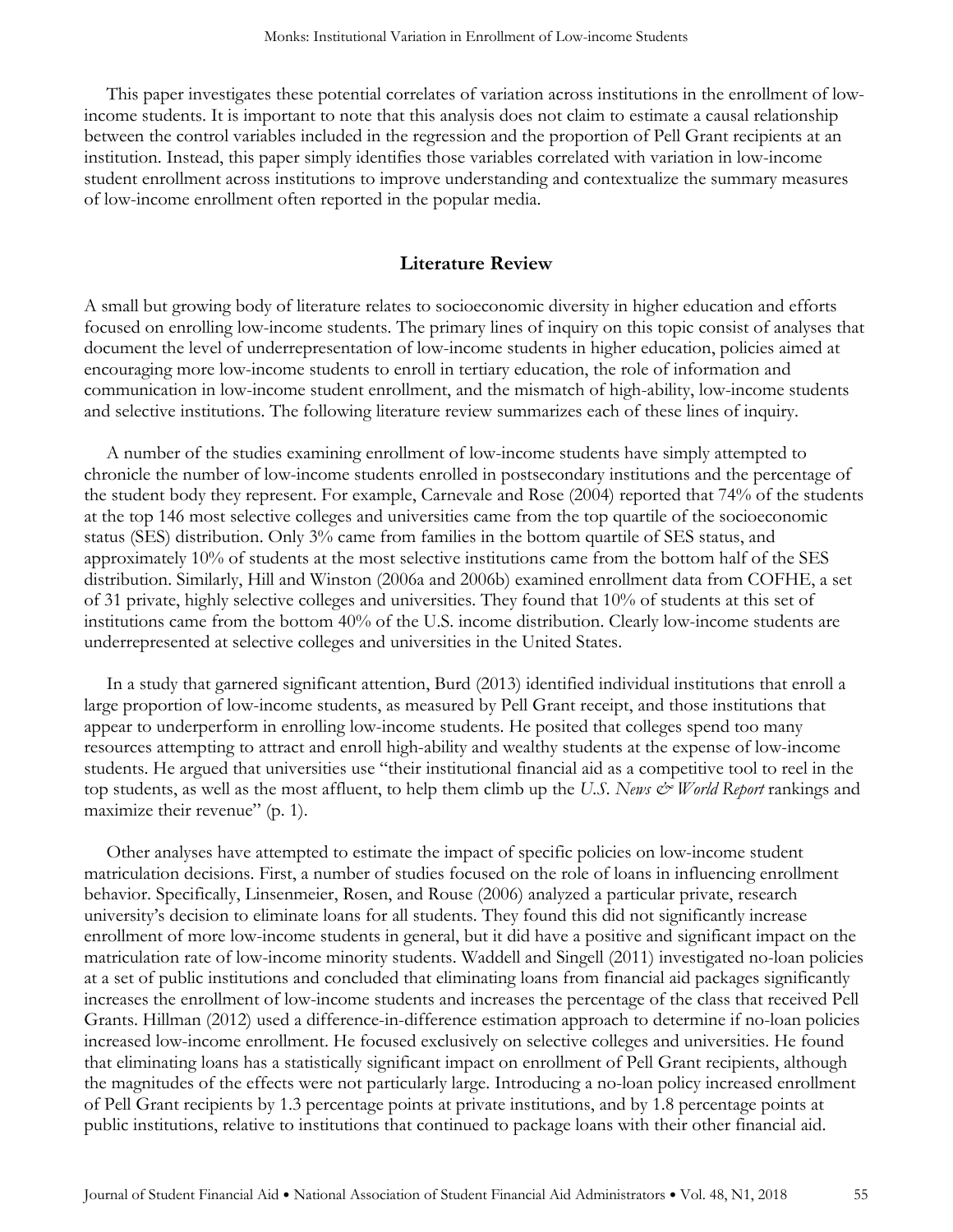Second, a set of studies investigated the importance of grant aid in influencing enrollment decisions, particularly among low-income students. For example, several studies concluded that low-income students are significantly influenced by financial aid awards in making college enrollment decisions (e.g., see Kim, 2012; Hurwitz, 2012; Long, 2008; and Kane, 2003). Other studies examined the impact of specific grant aid policies (Dynarski, 2003, 2004; Avery & Hoxby, 2004; Castleman & Long, 2013) and state aid programs on enrollment rates of low-income students (Cornwell, Mustard, & Sridhar, 2006; Zhang & Ness, 2012; Bruce & Carruthers, 2014; Perna & McLendon, 2014). These studies generally concluded that grant aid and state aid policies have a significant impact on enrollment decisions, and that the more transparent these policies are the larger the impact on enrollment.

Perna, Lundy-Wagner, Yee, Brill, and Tadal (2010) discussed the role and importance of communication strategies in implementing financial aid policies. They outlined various communication and media approaches to ensure that an institution's no-loan and financial aid policies are effectively communicated and have the greatest efficacy in encouraging low-income students to apply and enroll at an institution.

Other recent studies have focused on the supply of high-ability, low-income students. Pallais and Turner (2006) examined the prevalence of high test (SAT and ACT) scores among various income groups. They also scrutinized the likelihood of high-ability, low-income students sending their scores (as a proxy for their likelihood of applying) to a top-tier private or flagship public university. They found that, generally, highability, low-income students are less likely to send their scores to a top-tier university than are their highincome peers. The fact that low-income students are less likely to perform well on standardized tests, coupled with the result that low-income students of all ability levels are less likely to apply to a top-tier institution, presents an acute challenge to selective institutions in attracting low-income, high-ability students.

Hoxby and Avery (2013) attempted to determine why so many high-ability, low-income students fail to apply to and matriculate at selective institutions. They grouped high-ability, low-income students into two groups: (a) those who apply to a selective institution (achievement-typical); and, (b) those who do not apply to a single selective institution (income-typical). They concluded that students in the income-typical group are more likely to come from high schools and areas of the country with low concentrations of high-ability, low-income students. This makes the physical recruiting efforts (such as college fairs and high school visits) of selective colleges less cost effective in recruiting these students, relative to recruiting the high-ability, lowincome students who are more highly concentrated in urban centers.

Hoxby and Turner (2013) followed up this analysis by performing a randomized controlled trial that provided college admissions and net price information to targeted high-achieving, low-income students. They found that this cost-effective intervention significantly increased the likelihood that these students would apply to and be admitted by more colleges. Specifically, the intervention resulted in students enrolling at institutions with higher graduation rates, stronger academic records, and greater resources. These results suggest that the "undermatching" found in earlier studies may be largely due to a lack of information regarding opportunities and prices at selective institutions. Nonphysical recruitment, such as mailings, emails, and online contact, may provide more cost-effective methods of attracting high-ability, low-income students to higher-quality institutions.

In related studies, Tebbs and Turner (2006) and Turner (2006) discussed the difficulties for public flagship universities in enticing low-income students to enroll. In particular, these studies examined the AccessUVA program designed to increase enrollment of low-income students at the University of Virginia. This program was designed to allow the University of Virginia greater flexibility in setting tuition and pricing policies in exchange for targeting greater resources and recruiting efforts to low-income students. They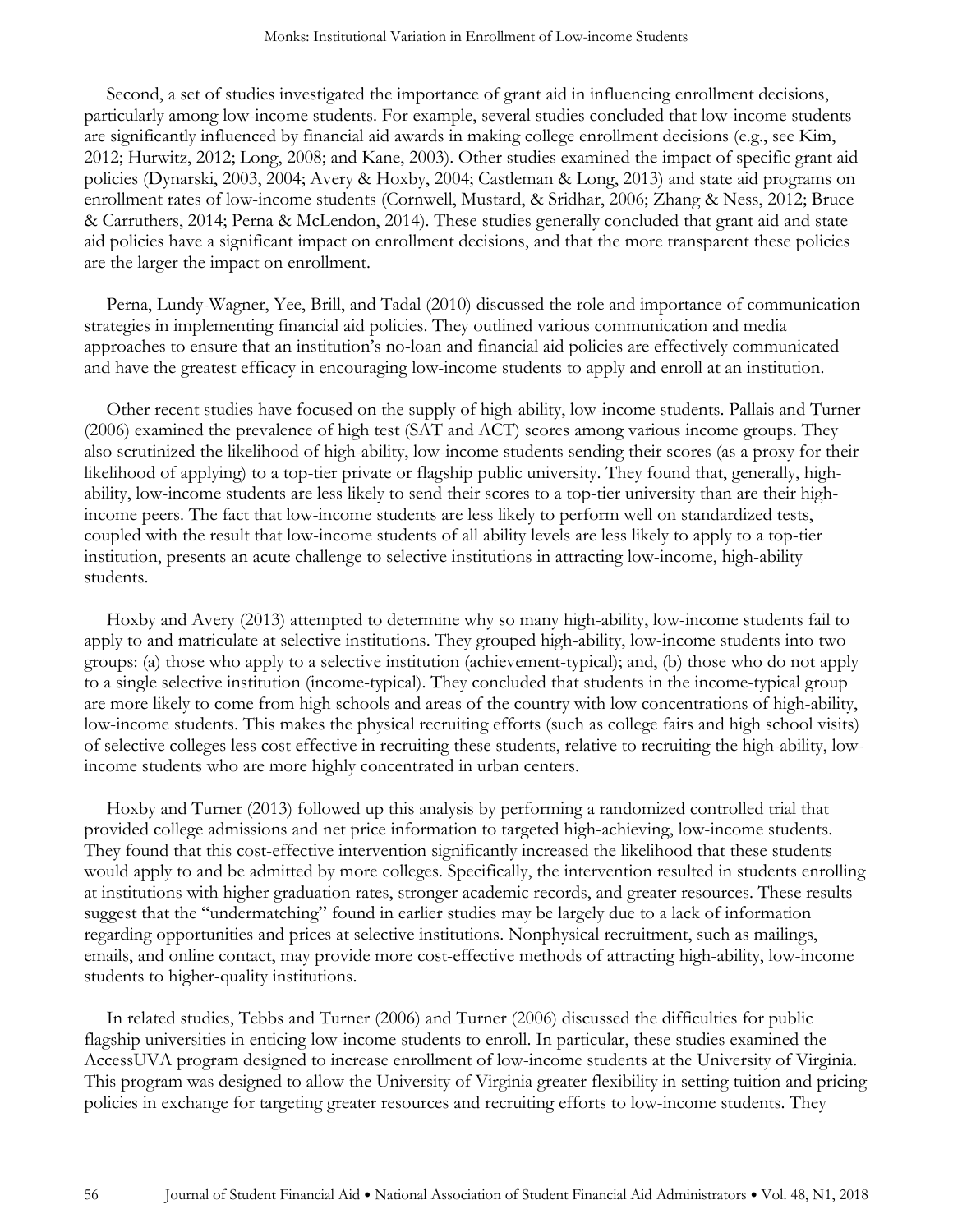reported rather modest increases in enrollment of low-income students, at least in the first few years of the program.

The studies outlined above illustrate increased interest in the enrollment patterns of low-income students. They also reveal that the primary research focus to date has concerned the enrollment patterns of low-income students at highly selective institutions. This paper contributes to the literature by examining enrollment of low-income students across a wider cross-section of tertiary institutions, and not just highly selective institutions. Additionally, rather than focusing on a single financial aid practice, such as eliminating loans, this analysis controls for a number of institutional characteristics and financial aid policies in predicting variation in low-income enrollment rates across institutions.

#### **Conceptual Framework**

This analysis assumes that tertiary institutions seek to maximize prestige, subject to a nonprofit budget constraint. This conceptual framework for higher education institutions has been well established and analyzed (e.g., Breneman, 1970; Brewer, Gates, & Goldman, 2002; Clotfelter, 1996; Garvin, 1980; James, 1990; Massy & Zemsky, 1994; Melguizo & Strober, 2007; Zemsky, Wegner, & Massy, 2005)). The implication of this analytical construct for the analysis undertaken here is that institutions seek to enroll the highest-quality class they can and seek to provide the highest-quality educational experience to their students, subject to budgetary limitations. As long as meritorious students can be found along all points of the income and wealth distributions, institutions have an incentive to try to enroll high-ability, low-income students. Additionally, as long as institutions believe that all students benefit from an economically diverse student body, there is further incentive for institutions to seek to enroll low-income students.

Budgetary limitations and a negative correlation between income and other measures of academic ability, such as standardized test scores (College Board, 2013), provide disincentives for enrolling low-income students. Institutions must weigh and trade off the marginal benefits of enrolling more low-income students and their impact on institutional prestige and the educational environment, with the marginal cost of the forgone tuition revenue needed to attract and enroll low-income students. As a result, institutions with greater resources, which can more easily absorb the loss in revenue, would be expected to enroll more lowincome students. Institutions of greater selectivity and higher standardized test scores would be expected to enroll fewer low-income students because of their deleterious impact on reported test scores, on average, and thus institutional prestige, *ceteris paribus*. The preceding *ceteris paribus* is vitally important, as high-resource institutions are usually more selective in admissions. It is therefore important to control for both institutional resources and selectivity in order to properly isolate their impact on variation in low-income enrollment rates across institutions.

Similarly, net price (tuition less grant aid) alone may not be the sole correlate with the proportion of lowincome students at an institution. Because of information asymmetries and signals that may be inferred by students from financial aid and admissions practices, other aspects of financial aid and admissions policies may be related to enrollment patterns of low-income students. For example, because net price information is often only attainable late in the admissions cycle, students may infer, often erroneously, information about price from the sticker price (total cost of attendance). Similarly, as specific aid and loan policies may not be well known or understood by low-income students, their relationship with low-income enrollment rates may not be as prevalent as might be expected. This study analyzes the conditional relationships of a number of admissions and financial aid practices on variation across institutions on the proportion of low-income students.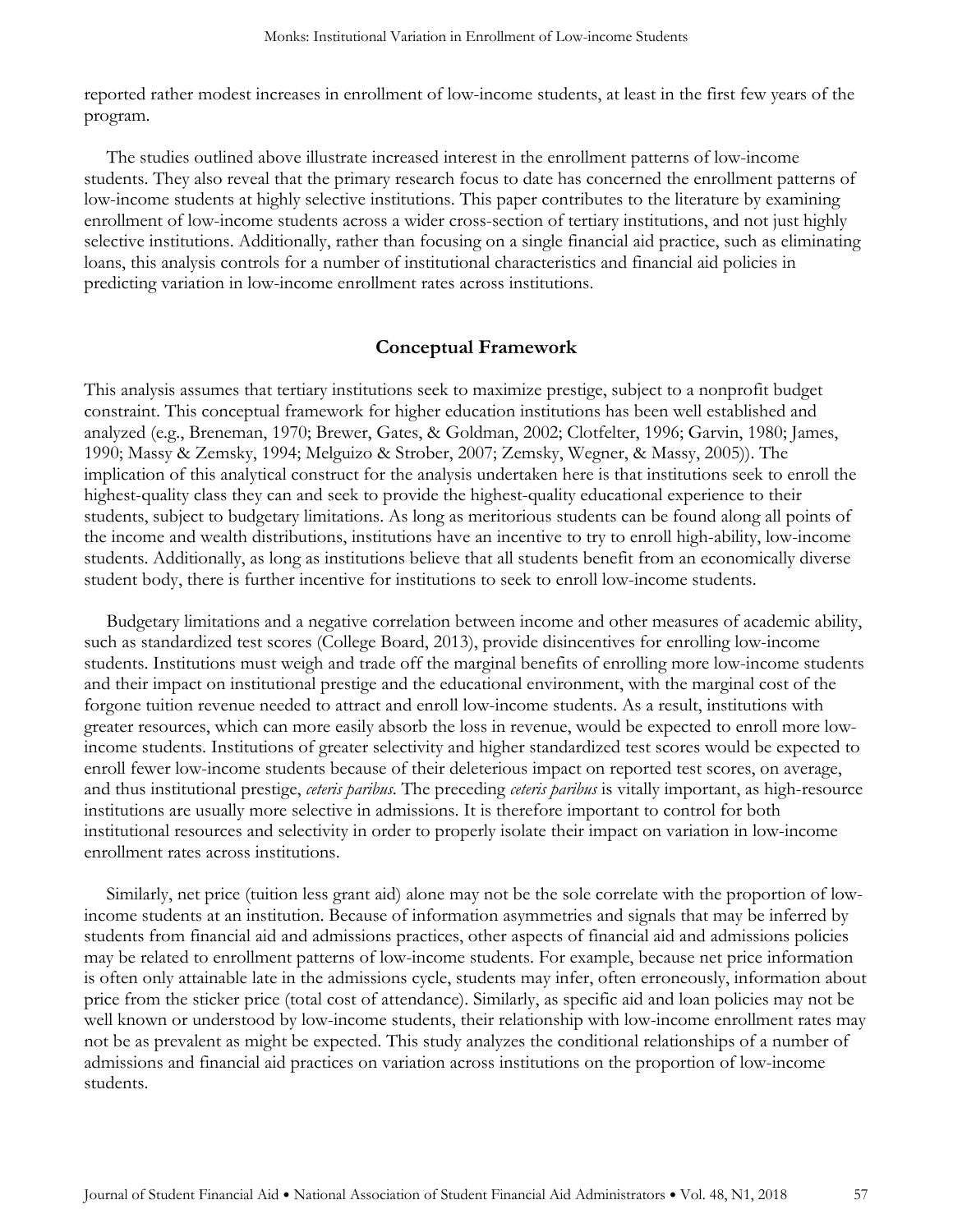#### **Data**

This analysis used data from the College Board's 2011 Annual Survey of Colleges (ASC) merged with the 2011 Integrated Postsecondary Education Data System (IPEDS) database. The ASC data set contains survey responses from 3,920 accredited undergraduate colleges and universities across the United States. To be eligible for this survey, an institution must offer at least an associate degree and be accredited by a regional or national accrediting agency recognized by the U.S. Department of Education. The ASC sample represents over 85% of the 4,599 degree-granting institutions in the United States, as reported in the 2011 U.S. Digest of Education Statistics.

To assess the importance of various institutional characteristics on the enrollment of low-income students at traditional four-year institutions, the sample was further restricted. I eliminated for-profit institutions in this survey (892 institutions) and institutions whose highest degree awarded is an associate degree (1,040). I also eliminated observations where important variable values were not reported. Specifically, I omitted observations where the institution did not report the percentage of the class receiving financial aid or reported a percentage greater than 100% (1,004), or the institution did not report the percentage of need met with financial aid and/or the cost of attendance (50). These restrictions resulted in a final sample of 891 accredited four-year institutions that awarded a baccalaureate degree or higher and had valid data on the financial aid profile of their entering classes. These restrictions also resulted in a sample of institutions that slightly overrepresented Carnegie classification research/doctoral universities (24% versus 17%) and master's universities (40% versus 37%), and slightly underrepresented public universities (37% versus 39%).

The primary focus of this analysis concerns enrollment of low-income students at four-year, non-profit colleges and universities. For this analysis, I defined and measured "low-income students" as those who received Pell Grants. According to the 2011-2012 Federal Pell Grant Program End-of-Year Report (U.S. Department of Education, Office of Postsecondary Education, 2012), 74.3% of Pell Grant recipients came from families earning less than \$30,000 a year, and over 92% came from families earning less than \$50,000 a year. Median household income for 2011 was \$50,502 in the United States (U.S. Census Bureau, 2012).

The sample of institutions used in this analysis enrolled an entering class that was 31.18% Pell Grant recipients on average across institutions (see Table 1 for summary measures). This ranged from a low of only 6% to a high of 100% of the entering classes receiving Pell Grants. Among public institutions, the average was 32.9%, while at private institutions the average was 30.2%. According to the College Board (2013), 36% of postsecondary students received a Pell Grant in the 2010-2011 academic year. The College Board figure is likely higher than the sample average in this paper because it includes enrollment at two-year and for-profit institutions. Additionally, the institutions in this sample were more likely to be larger research universities than is nationally representative.

The analysis also used dummy variables indicating whether the institution admitted its 2010-2011 fall class in a need-blind manner (that is, they did not consider an applicant's financial aid profile in determining whether to admit them), and if they met the full demonstrated need of all admitted students. Meeting full need means grant aid, loans, and work-study meet all the difference between the tuition, room, and board of an institution and what a family is expected to contribute for the student's higher education expenses. The opposite of meeting full need is called "gapping." I also used the degree or percentage to which an institution gaps its students, on average, as a control variable in this analysis. I expected that the more an institution gapped its students, the less likely it would be to enroll more low-income students, *ceteris paribus*. As meeting full need can be achieved with varying degrees of loans versus grant aid, I also included a dummy variable indicating whether an institution has a policy of no loans for all students such that all of a student's demonstrated need is met with grant aid, or has a policy of limited loans such that students below a certain income threshold have all of their need met with grant aid, as defined by *The Project on Student Debt*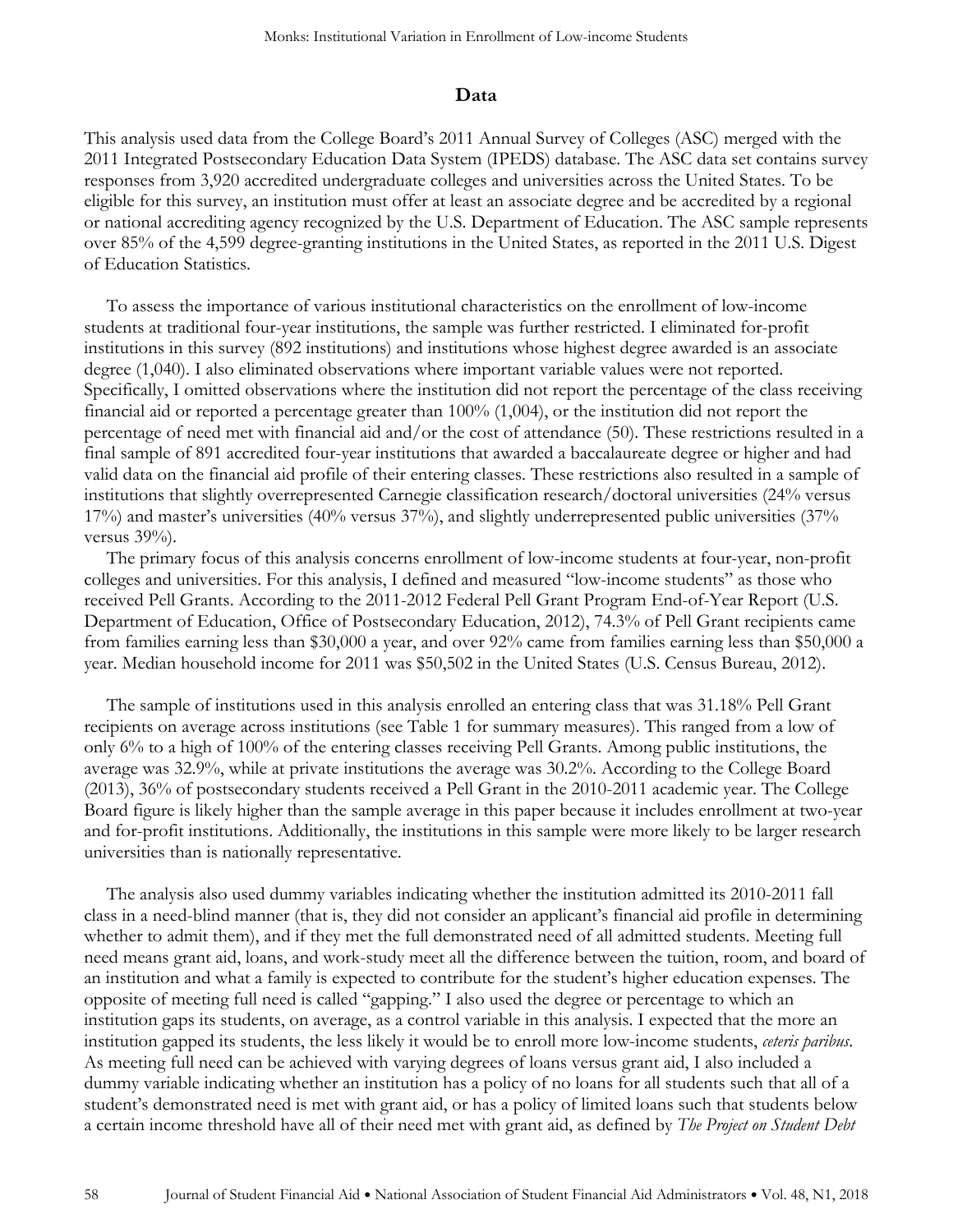## Table 1

#### *Summary Measures*

|                                                      | Minimum          | Maximum      | Mean     | SD       |
|------------------------------------------------------|------------------|--------------|----------|----------|
| Percentage of students with Pell Grants <sup>b</sup> | 6                | 100          | 31.18    | 14.10    |
| Public institution <sup>b</sup>                      | $\boldsymbol{0}$ | $\mathbf{1}$ | 0.37     | 0.48     |
| Net price for all aid recipients <sup>b</sup>        | \$0              | \$42,882     | \$18,546 | \$6,940  |
| Cost of attendance <sup>b</sup>                      | \$8,986          | \$58,334     | \$33,303 | \$12,520 |
| Expenditures per student <sup>b</sup>                | \$5,291          | \$270,834    | \$25,704 | \$21,824 |
| Need blind/meet full need <sup>a</sup>               | $\boldsymbol{0}$ | $\mathbf{1}$ | 0.04     | 0.20     |
| Meet full need (only) <sup>a</sup>                   | $\boldsymbol{0}$ | $\mathbf{1}$ | 0.02     | 0.14     |
| Percentage of gap <sup>a</sup>                       | $\boldsymbol{0}$ | 99           | 25.64    | 17.12    |
| Limited loan policy                                  | $\boldsymbol{0}$ | $\mathbf{1}$ | 0.062    | 0.241    |
| No. of FTE undergraduatesb                           | 129              | 46,994       | 5,571    | 6,733    |
| SAT midpointb                                        | 760              | 1515         | 1100.34  | 135.93   |
| Percentage of high-paying majors <sup>a</sup>        | $\theta$         | $\mathbf{1}$ | .43      | .16      |
| 4-year graduation rateb                              | $\theta$         | 92           | 42.90    | 22.24    |
| Master's-granting institution <sup>b</sup>           | $\boldsymbol{0}$ | $\mathbf{1}$ | 0.36     | .48      |
| Doctoral-granting institution <sup>b</sup>           | $\boldsymbol{0}$ | $\mathbf{1}$ | 0.47     | .50      |
| Urban location <sup>b</sup>                          | $\boldsymbol{0}$ | $\mathbf{1}$ | 0.29     | 0.45     |
| Suburban location <sup>b</sup>                       | $\boldsymbol{0}$ | $\mathbf{1}$ | 0.48     | 0.50     |

Source of data: aAnnual Survey of Colleges (ASC; College Board); bIntegrated Postsecondary Education Data System, 2011; U.S. Department of Education, National Center for Education Statistics, 2011).

for 2009-2010. While details about these policies and the amount of time they have been in place may have a meaningful moderating effect on the association of these financial aid variables with the proportion of lowincome enrollees at an institution, this information is not readily available.

I used the median SAT score of the entering class as an additional institutional control variable. Generally, the higher the SAT score of the class, the more affluent the student body (given the high, consistent, and positive correlation between family income and standardized test scores), and thus the lower the expected number of Pell recipients.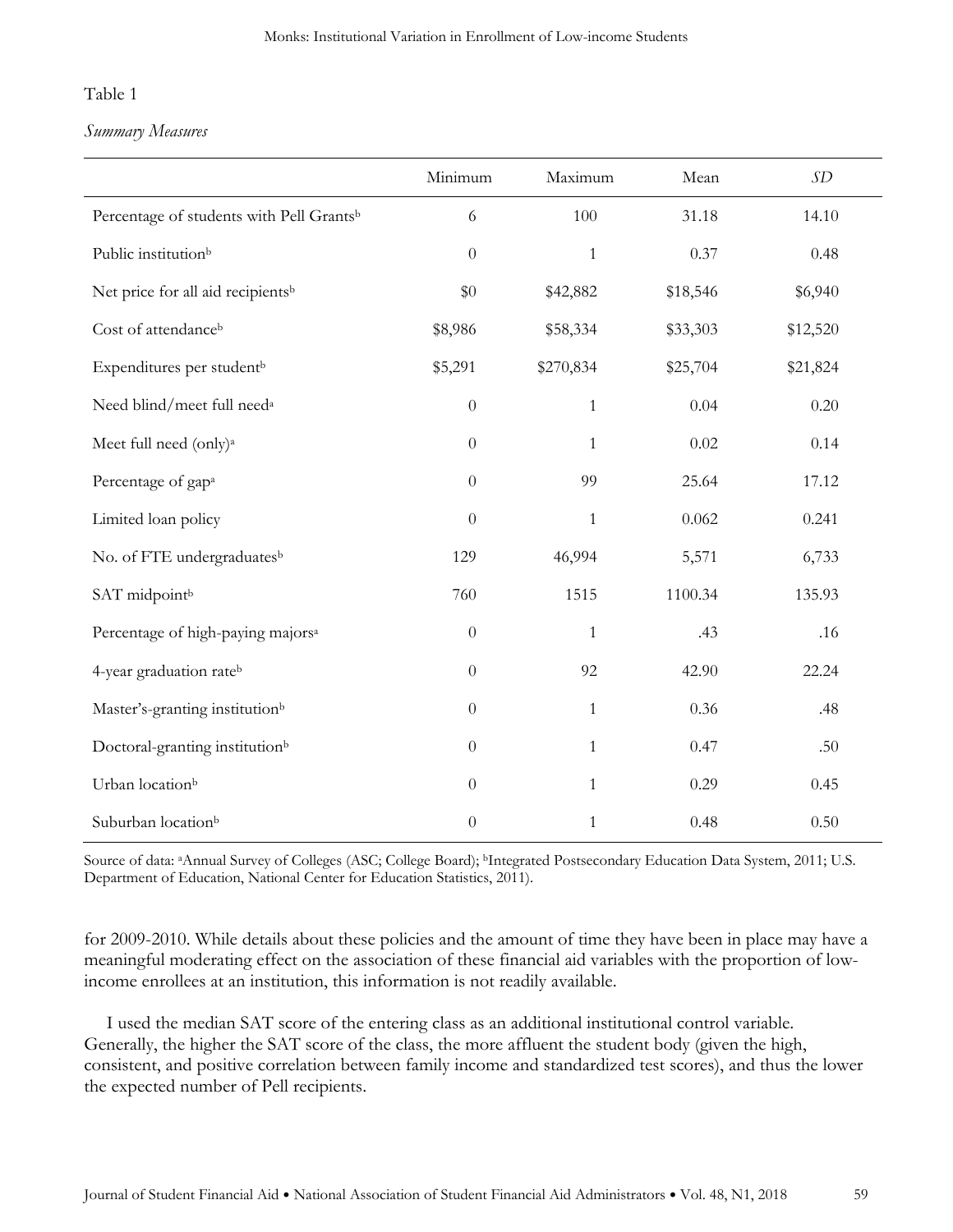I used the total cost of attendance (tuition, fees, room, board, books, and other expenses) to measure the sticker price of an institution. For public universities I used an undergraduate enrollment weighted average of the in-state and out-of-state cost of attendance. Net price is the institution's average net price among students receiving any grant aid. This measure was designed to reflect the actual price paid by those students who are eligible for Pell Grants. I also included total expenditures per student to examine whether institutions with greater resources utilize that wealth to attract low-income students by offering more amenities and services attractive to low-income students. All dollar-based regressors were entered in natural log form to approximate percentage changes in these variables. I also included among the independent variables in the following analyses the percentage of all graduates who obtained degrees in majors with above-median earnings. These majors were identified from the Center on Education and the Work Force's 2012 analysis of earnings by college major (Carnevale, Cheah, & Stroh, 2012). The majors with abovemedian earnings were engineering, mathematics and statistics, physical sciences, science technologies, social sciences, health professions, and business. I also used controls for public versus private institutions, highest degree awarded, and institutional size in the following analyses.

I controlled for variation in the supply of low-income students available to an institution by including state dummy variables and dummy variables for urban and suburban (versus rural) location of the institution. The state dummy variables captured anything about the state that correlated with the enrollment of low-income students (specifically Pell recipients) across universities within that state, such as state policies, grants, or demographics conducive to low-income enrollment in the state. Similarly, urban and suburban dummy variables captured anything about these settings that correlated with low-income student enrollment.

### **Empirical Results**

A number of institutional characteristics are statistically significantly correlated with an institution's ability to attract and enroll low-income students. Column 1 of Table 2 presents the results of regression of the percentage of the 2011 first-time, full-time entering class that received Pell Grants against the control variables discussed above, for all 891 institutions included in this sample. Columns 2 and 3 of Table 2 limit the sample to public and private institutions, respectively. The equations are estimated using weighted least squares (WLS), where the weights are equal to the number of full-time equivalent undergraduates at each institution, to account for variation in the variance of the error term resulting from substantial variation in the size of institutions included in the sample. Qualitatively similar results were found using OLS and with robust standard errors, but they are not presented here.

The average net price charged to students has a negative and statistically significant (at the 99% level) relationship with the percentage of the entering class receiving Pell Grants. A 10% increase in net price is correlated by over .4% with a decrease in the proportion of the entering class that receives Pell Grants: this estimate is statistically significantly different from zero at the 99% level. So, while low-income net price is statistically significantly related to the percentage of the entering class that receives Pell Grants, the magnitude of the effect is rather small in terms of substantially altering the percentage of the class that is low-income.

Additionally, an institution's cost of attendance, or sticker price, is statistically significantly correlated with the enrollment of low-income students. Even though low-income students would virtually never pay the full cost of attendance, institutions with higher cost of attendance charges have significantly lower percentages of Pell Grant recipients, other things being equal. In this case, the coefficient of -4.781 indicates that a 10% increase in sticker price is correlated with just under a half percentage point decrease in enrollment of Pell Grant recipients as a percentage of the entering class. In fact, the magnitudes of the effect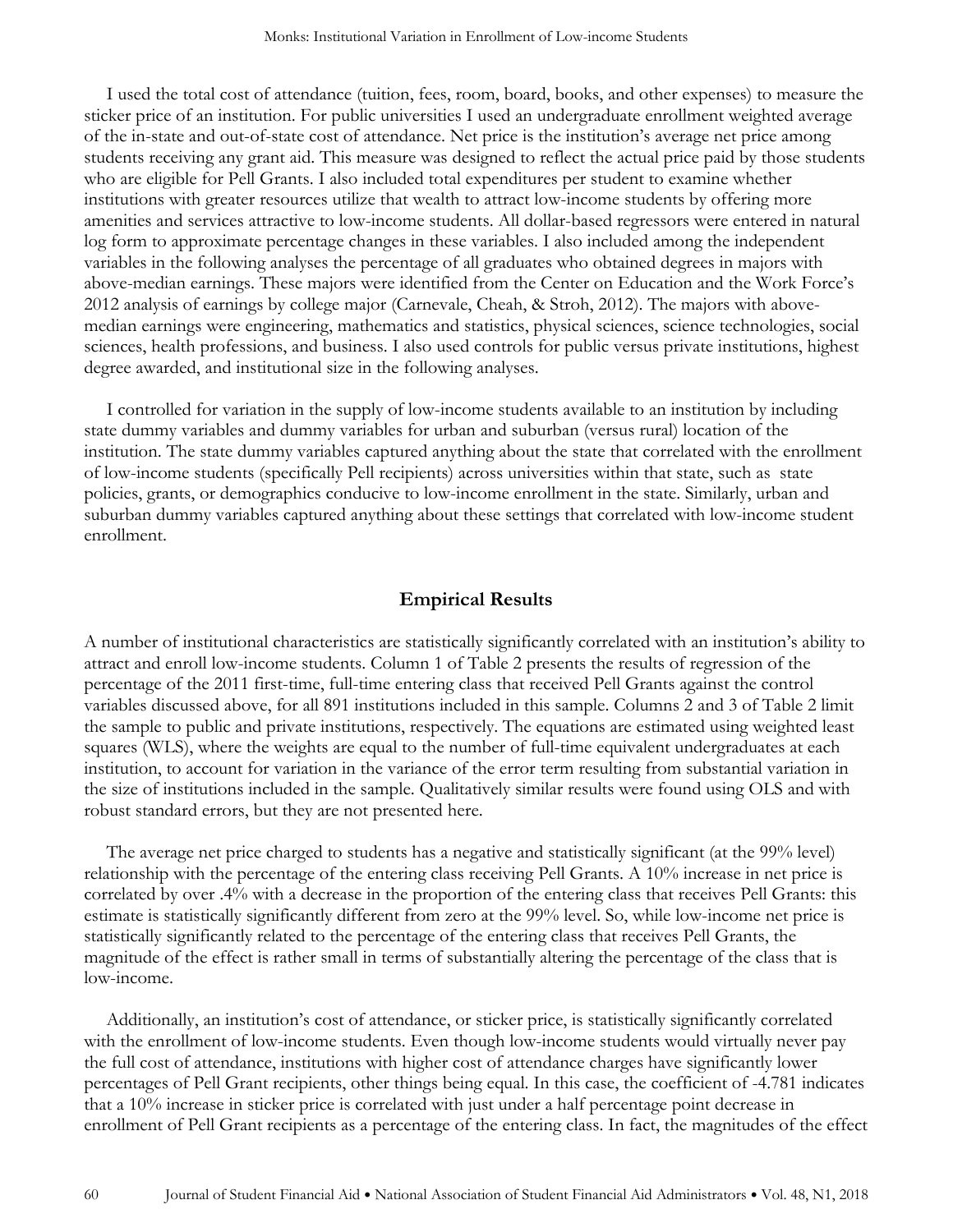# Table 2

# *Regression Results: Dependent Variable as a Percentage of the First-time, Full-time Class Receiving Pell Grants*

|                                           | Total                  | Public      | Private          |
|-------------------------------------------|------------------------|-------------|------------------|
| Constant                                  | 169.541                | 67.916      | 248.011***       |
|                                           | (20.751)               | (44.458)    | (26.522)         |
| Natural log of net price                  | $-4.216***$            | $-3.816***$ | $-5.379***$      |
|                                           | (0.473)                | (0.693)     | (1.170)          |
| Natural log of cost of attendance         | $-4.781**$             | 4.083       | $-10.717***$     |
|                                           | (2.287)                | (5.038)     | (3.441)          |
| Natural log of expenditures per student   | 4.859***               | $6.384***$  | 3.288***         |
|                                           | (0.809)                | (1.404)     | (1.183)          |
| Need blind/meet full need                 | 2.640                  | 1.018       | 2.486            |
|                                           | (1.629)                | (4.228)     | (2.152)          |
| Meet full need only                       | 0.484<br>(2.632)       |             | 1.319<br>(2.243) |
| Percentage gap                            | 0.002                  | $-0.001$    | $-0.039$         |
|                                           | (0.017)                | (0.028)     | (0.027)          |
| Limited loan policy for need-based aid    | 3.745***               | $2.800*$    | 3.639            |
|                                           | (1.010)                | (1.626)     | (2.302)          |
| Percentage of grads in high-paying majors | 3.215                  | 3.009       | 1.631            |
|                                           | (2.262)                | (4.763)     | (2.367)          |
| No. of FTE undergraduates (in 1,000s)     | $-.150***$             | $-0.193***$ | 0.027            |
|                                           | (0.041)                | (0.067)     | (0.102)          |
| SAT midpoint (in 100s)                    | $-8.204***$            | $-9.158***$ | $-7.114***$      |
|                                           | (0.371)                | (0.667)     | (0.540)          |
| Public institution                        | $-4.711***$<br>(1.592) |             |                  |
| Master's-granting university              | $-2.406*$              | $-0.709$    | $-1.263$         |
|                                           | (1.321)                | (4.278)     | (1.180)          |
| Doctoral-granting university              | $-1.645$               | $-0.904$    | $-0.599$         |
|                                           | (1.312)                | (4.220)     | (1.210)          |
| Urban location                            | 1.787**                | 1.647       | 1.882            |
|                                           | (0.787)                | (1.300)     | (1.203)          |
| Suburban location                         | $-1.736**$             | $-1.063$    | $-2.472**$       |
|                                           | (0.742)                | (1.246)     | (1.105)          |
| R-squared                                 | .684                   | .749        | .698             |
| No. of observations                       | 891                    | 329         | 562              |

Note: Standard errors are in parentheses. Included among the regressors but not shown are dummy variables for state and missing values for average SAT and expenditures. *\*p* < .10. \*\**p* < .05. \*\*\**p* < .01.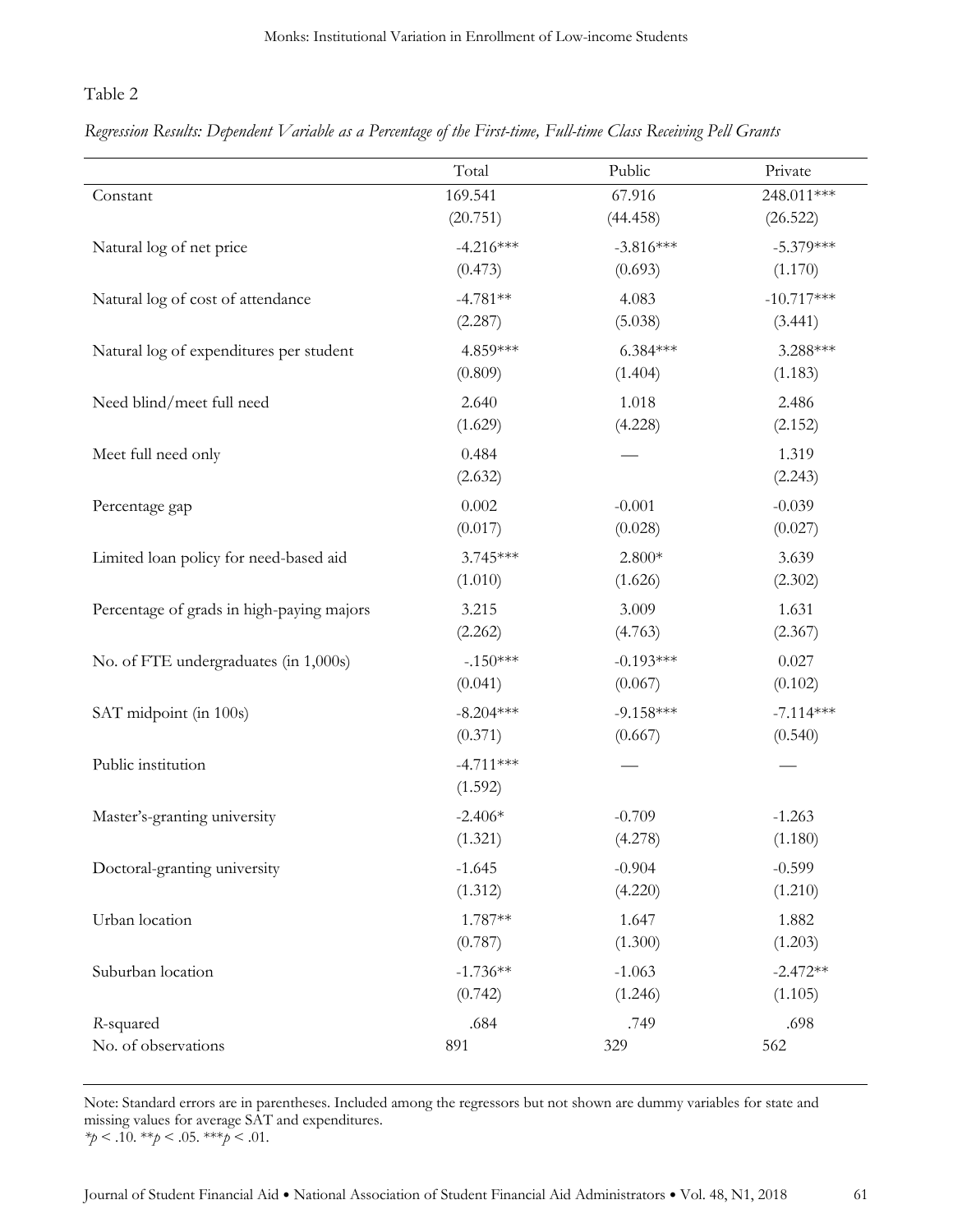of sticker price and net price on the percentage of the entering class receiving Pell Grants are quite comparable. Both prices seem to be related to the percentage of the entering class receiving Pell Grants.

On the other hand, expenditures per student, as a measure of institutional resources, have a positive and statistically significant correlation with enrollment of low-income students. The coefficient on expenditures per student of 4.859 indicates that an increase in expenditures per student, conditional on sticker price and net price for low-income students, is correlated with a higher percentage of low-income students enrolling. This result is consistent with the expectation that wealthier institutions, which can forgo the loss in revenue caused by enrolling more low-income students, would be expected to enroll more Pell recipients, *ceteris paribus*. The Pearson correlation coefficient of the natural logs of cost of attendance and expenditures per student is .212, suggesting adequate independent variation across these two variables such that multicollinearity should not be too problematic a concern in this case.

Conditional on prices and expenditures, being both need blind and meeting full need, or simply meeting full need, are not statistically significantly correlated with the percentage of the entering class receiving Pell Grants. Only 46 institutions in the United States commit to these policies on a consistent basis, but doing so is not significantly related to the proportion of students who are low-income (as measured by Pell receipt). Similarly, the percentage of gapping and the percentage of graduates in high-paying majors are not significantly correlated with the percentage of first-time, full-time students who receive Pell Grants. On the other hand, committing to limiting or eliminating loans from the financial aid package offered to lowincome students is significantly correlated with enrollment of Pell Grant recipients. It is worth emphasizing that these effects are conditional on the net price offered to need-based aid recipients. Eliminating or limiting loans for low-income students may send a clear policy signal to applicants that an institution is committed to being accessible and affordable to low-income students.

An institution's selectivity, as measured by average SAT score, has a negative and statistically significant relationship with enrollment of Pell Grant recipients as a percentage of the entering class. Each 10-point increase in the average SAT score (out of the two-test maximum of 1,600 points) is correlated with a .86 percentage-point drop in the percentage of the entering class that receives a Pell Grant. The high correlation of family income with standardized test scores limits the supply of students with high academic ability (as measured by standardized test scores such as the SAT) available to highly selective institutions.

Institutional type also plays a role in enrollment of low-income students. Overall, a higher percentage of the entering class of public universities receives Pell Grants. However, conditional on the factors controlled for in these regressions, public institutions enroll significantly lower percentages of Pell Grant recipients than private institutions do. Similarly, master's universities enroll lower percentages of Pell recipients than baccalaureate colleges, and larger institutions (in terms of undergraduate enrollment) have smaller numbers of low-income students as a percentage of the entering class.

There appear to be significant location effects, as well. Institutions located in urban areas have 1.787 percentage points more Pell Grant recipients than those in rural areas, while colleges and universities located in suburban areas have 1.736 percentage points fewer Pell recipients than rural institutions. Similarly, a subset *F*-test (test statistic = 4.7;  $p < .001$ ) on a set of state dummy variables rejects the null that the coefficients on the state dummy variables are equal to zero. These results suggest that the supply of lowincome students, as proxied by the state in which an institution is located and its metropolitan setting, are significantly correlated with an institution's ability to enroll low-income students.

Column 2 of Table 2 presents the results restricting the sample to the 329 public universities in the data set. Once again, the natural log of net price for need-based aid recipients has a negative and statistically significant (at the 99% level) correlation with enrollment of Pell Grant recipients. The magnitude of the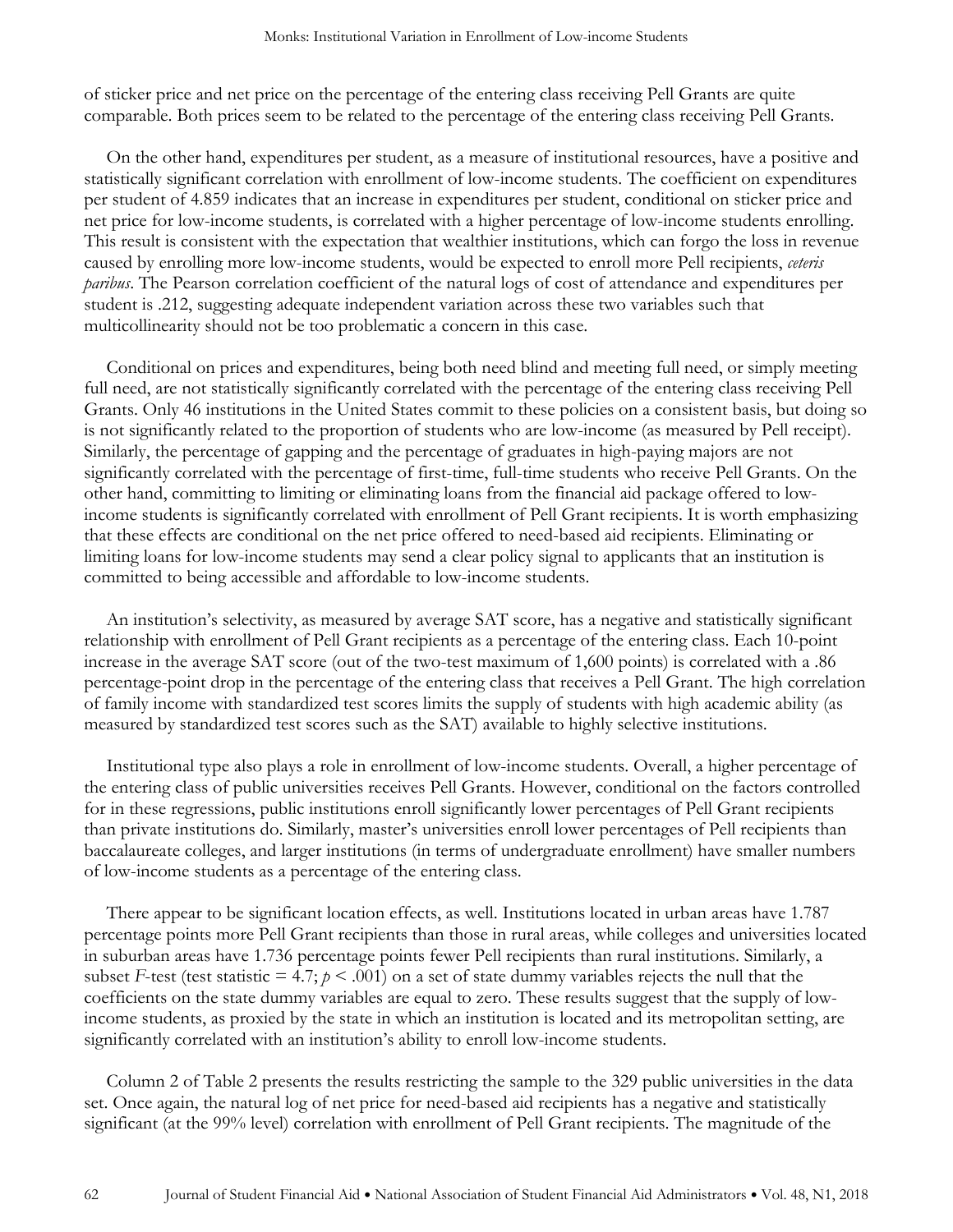effect is, however, once again quite small. A 10% increase in net price charged to low-income families is predicted to reduce their representation among the entering class by just under .4%. The natural log of the cost of attendance (sticker price) does not have a significant relationship with enrollment of Pell Grant recipients at public universities. Sticker prices at public universities, which are usually much lower than sticker prices at private institutions, do not appear to deter low-income enrollment conditional on the net price charged to low-income students.

Expenditures per student have a positive and statistically significant (at the 99% level) correlation with low-income enrollment, and the magnitude at public institutions is even larger than overall. *U.S. News and World Report* (2010) identified only three institutions as being need blind and meeting full need (i.e., SUNY College of Environmental Science and Forestry, University of North Carolina-Chapel Hill, and the University of Virginia), and none that meet full need only, so it is not surprising that these policies are not statistically significant in enrolling low-income students at public institutions. Similarly, the percentage of gapping and the percentage of graduates in high-paying majors once again does not have a significant correlation with enrollment of Pell Grant recipients.

Eliminating loans for low-income students at public universities has a positive correlation with lowincome enrollment, but the magnitude is smaller than that found overall, and it is significantly different from zero at only the 90% level.

Average SAT scores once again have an important correlation with the enrollment of low-income students. Public institutions with high average SAT scores enroll substantially lower percentages of Pell Grant recipients than comparable institutions that are much less selective in terms of test scores. The findings show public universities with larger student bodies enroll significantly fewer low-income students as a percentage of the first-time, full-time entering class than smaller institutions, but again, the magnitude of the effect is rather modest.

Among the 329 public universities examined in this sample, only the net price charged to low-income students, expenditures per student, FTE undergraduate enrollment, and average SAT score are statistically significant in predicting the percentage of the entering class that received Pell Grants, at the 95% level of significance. Eliminating or limiting loan levels for low-income students is correlated with the percentage of Pell recipients at public universities, but only at the 90% level of significance.

Column 3 of Table 2 presents the results for the sample of 562 private colleges and universities used in this analysis. Net price among need-based aid recipients has the expected negative and significant (at the 99% level) relationship with Pell Grant enrollment. The relationship of the cost of attendance, or sticker price, with Pell Grant enrollment at private institutions is rather substantial relative to the magnitudes of the other price effects reported here. A 10% increase in the cost of attendance is expected to reduce Pell Grant enrollment as a percentage of the entering class by over one percentage point. The magnitude of the effect of sticker price relative to the estimated effect of net price on low-income enrollment suggests that a practice of high sticker price-high aid may not be effective in enrolling low-income students. The sticker price appears to do more to discourage low-income students from enrolling than a lower net price does to attract them. Higher expenditures per student, *ceteris paribus*, are consistently correlated with increased percentages of Pell Grant recipients.

At private institutions, where being need blind and meeting full need is more prevalent (but still rare), this practice has a positive relationship with enrollment of Pell Grant recipients, although this result is once again not statistically significant. The higher the percentage of gapping an institution practices, the lower the level of low-income enrollment, as expected, but this result is also not statistically significant. While limiting loans for low-income students is estimated to have a positive relationship with Pell Grant enrollment, this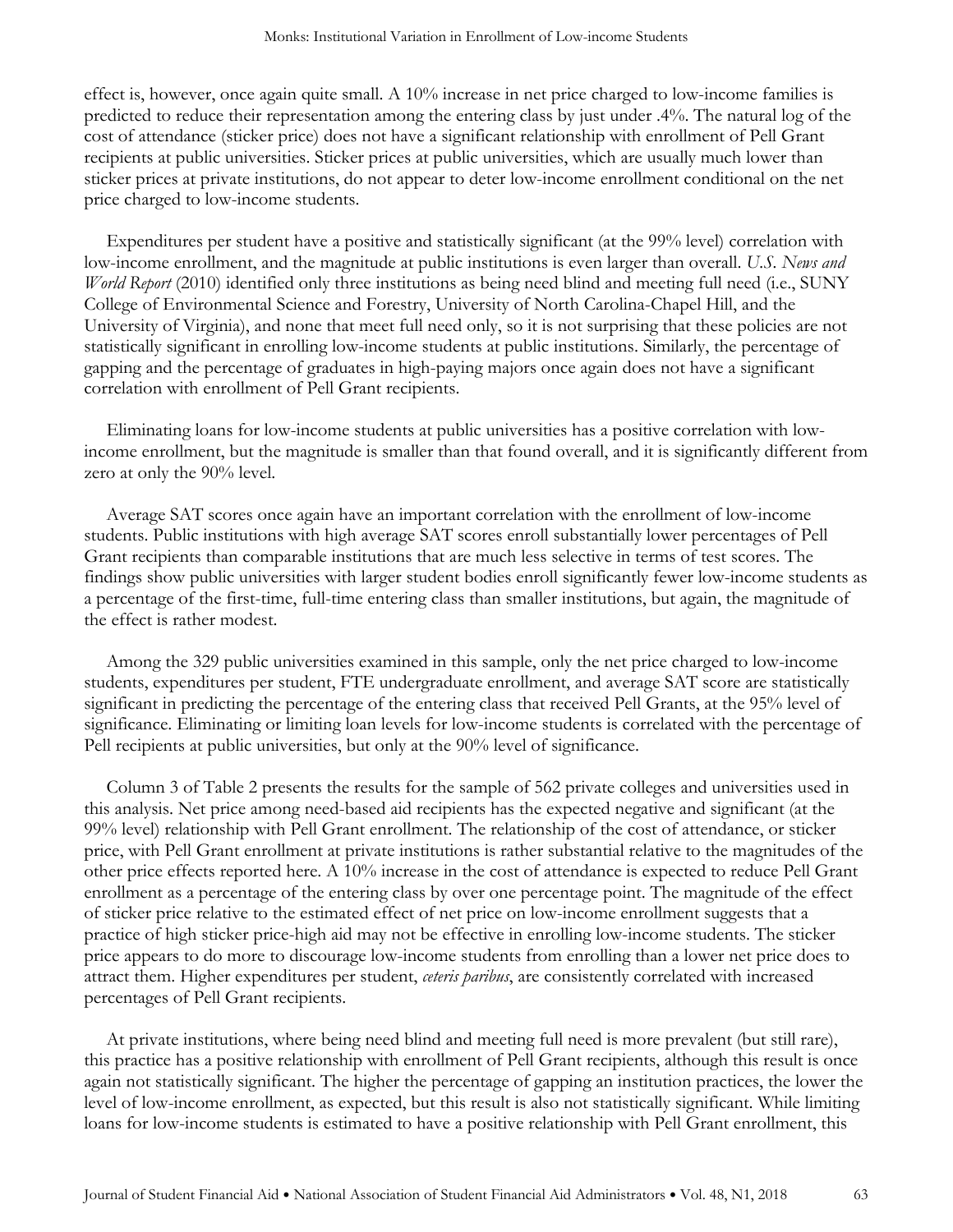impact is not statistically significantly different from zero at conventional levels in a two-tailed test. If one expects that loans will have a positive impact on Pell enrollment, then a one-tailed *t*-test is more appropriate. Under this assumption, there is a positive and statistically significant (at the 90% level) relationship between limiting loans and the percentage of Pell recipients in the entering class.

Higher average SAT scores are correlated with lower levels of low-income enrollment at private institutions as well, although the magnitude of the effect is less pronounced than at public institutions. Each 10-point increase in average SAT scores is correlated with a .7114 percentage-point drop in Pell Grant recipients as a percentage of the entering class at private institutions, versus a .965 percentage point drop at public universities.

While larger public institutions have lower percentages of Pell Grant representation, the relationship between enrollment and Pell representation at private institutions is not significant. Similarly, institutional type (master's and doctoral versus baccalaureate) and the mix of degrees awarded are not significant in predicting low-income enrollment at private institutions. Suburban institutions are predicted to have a lower percentage of Pell recipients than rural institutions, and this result is significant at the 95% level.

At private colleges and universities, only net price, sticker price, expenditures per student, average SAT scores, and limiting loans are statistically significantly correlated with the percentage of first-time, full-time students who receive Pell Grants. Across both public and private sectors of higher education, the average net price paid by need-based financial aid recipients, the expenditures per student, average SAT scores, and limiting loans are consistently and significantly related to the percentage of the entering class that are Pell Grant recipients.

#### **Discussion**

Too often practitioners and policymakers interested in promoting socioeconomic diversity in higher education inordinately focus on the sticker price of institutions. The primary finding of this study is that variation across institutions in low-income student enrollment is correlated with sticker and net prices, loan policies, and institutional setting. Specifically, the results suggest studies that focus on sticker price or net price alone are inadequate in fully identifying the variables that correlate with low-income student enrollment. The results also support the argument that institutions with no-loans policies for low-income students tend to be institutions with higher percentages of Pell Grant recipients, conditional on net price, consistent with the results of Linsenmeier et al. (2006). The estimated correlation of eliminating loans and Pell Grant enrollment was always found to be positive, but the relationship was only statistically significant in the combined sample of public and private universities and at public universities in a two-tailed test, and only statistically significant at private universities using a one-tailed test, at 90% level of significance. These results suggest that institutions with limited or reduced loans have higher Pell Grant representation, but with limited statistical conviction.

Being need blind, meeting full need, and gapping were not found to be significantly correlated with the percentage of the first-time, full-time entering class that receives Pell Grants. While these policies are to be applauded, their relative scarcity across higher education institutions limits the ability to statistically discern with any meaningful level of confidence their correlation with enrollment patterns.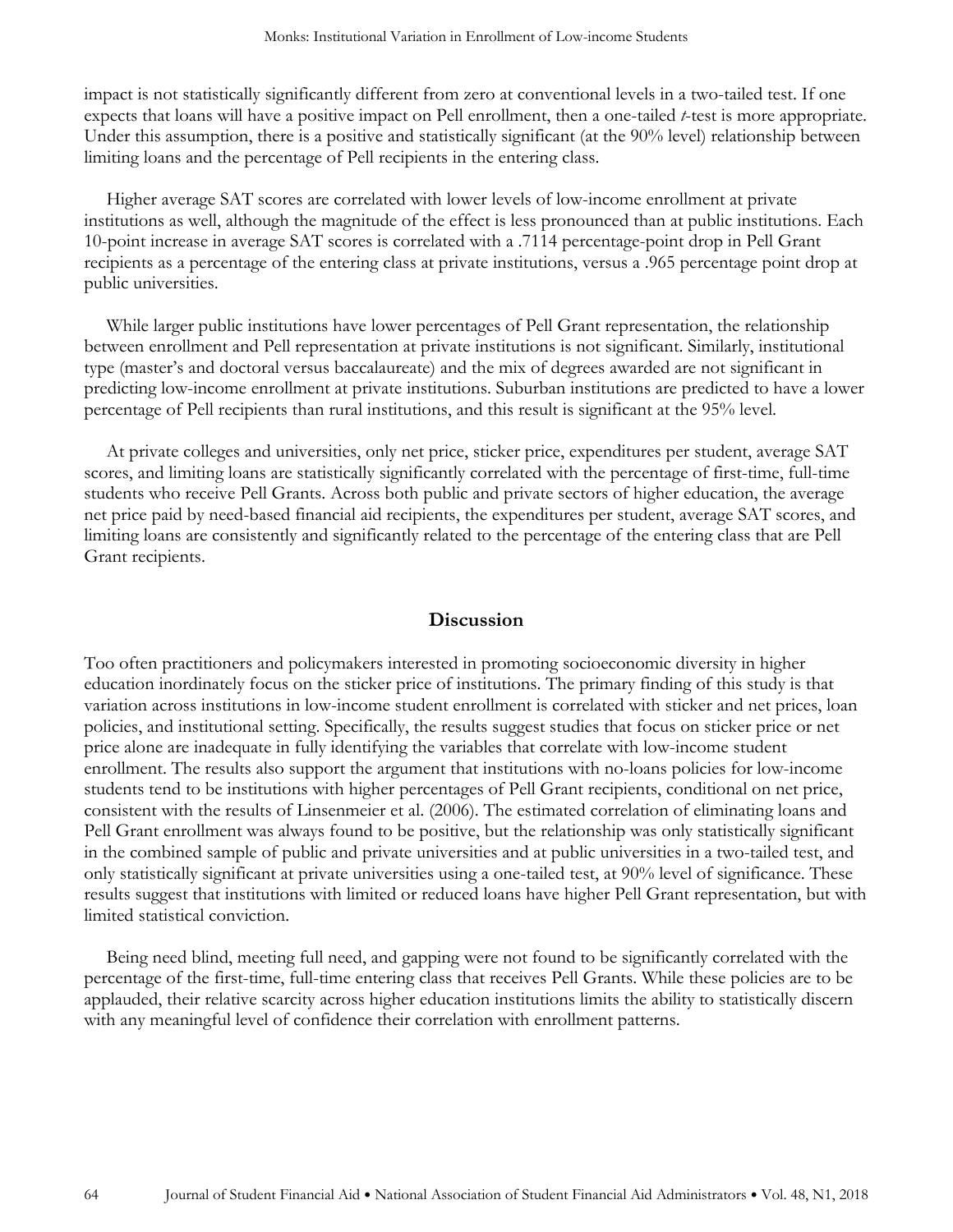# **Implications for Practitioners**

While these results do not necessarily imply a strict causal relationship between the financial aid and admissions policies outlined above, these results do suggest that price—both net price and sticker price may play an important role in identifying variation in enrollment rates of Pell Grant recipients across institutions. These results also suggest that the model of high-price/high-aid practiced by many private institutions may discourage more low-income students from enrolling than it does entice them through generous financial aid packages, at least at private institutions. Private institutions have long adhered to policies of hefty increases in sticker prices offset by commensurate increases in aid for low-income students. This practice of increasing price discrimination across income levels was thought to provide both increased affordability for low-income families and increases in tuition revenue for the university. The results of this analysis suggest that this type of policy might act as a deterrent against low-income enrollment, although the magnitudes of the estimated effects are quite small. Private institutions seeking to develop greater socioeconomic diversity on campus may wish to experiment with alternative pricing models, such as guaranteeing no or low costs for students below an income threshold.

Similarly, the results of this study suggest institutions that eliminated or limited loans for low-income students had high percentages of Pell representation among the entering class. On the other hand, the study did not find any evidence that being need blind and meeting full need (and thus not gapping) has a significant correlation with enrolling a higher percentage of Pell Grant recipients.

One of the most consistent and difficult challenges facing postsecondary institutions is overcoming the Gordian knot between standardized test scores and family income. The results of this study suggest institutions firmly committed to socioeconomic diversity may need to place less emphasis on standardized test scores in admitting students or devote greater resources in seeking out high-ability, low-income students as outlined in Hoxby and Turner (2013).

This paper illustrates that increasing enrollment of more low-income students at an institution may not simply be a matter of lowering net price. Cost of attendance, expenditures, selectivity, and loan policies are all correlated with enrollment rates of Pell recipients. Supply-side factors, such as institutional location, are also important in predicting low-income enrollment. The results of this study, coupled with the results of Perna, et al. (2010) indicating the importance of clear communication to families about financial aid and admissions practices, suggest that college and university administrators seeking greater socioeconomic diversity must develop a comprehensive, multipronged approach to attracting low-income students, and they must communicate and market this approach extensively to targeted students and families.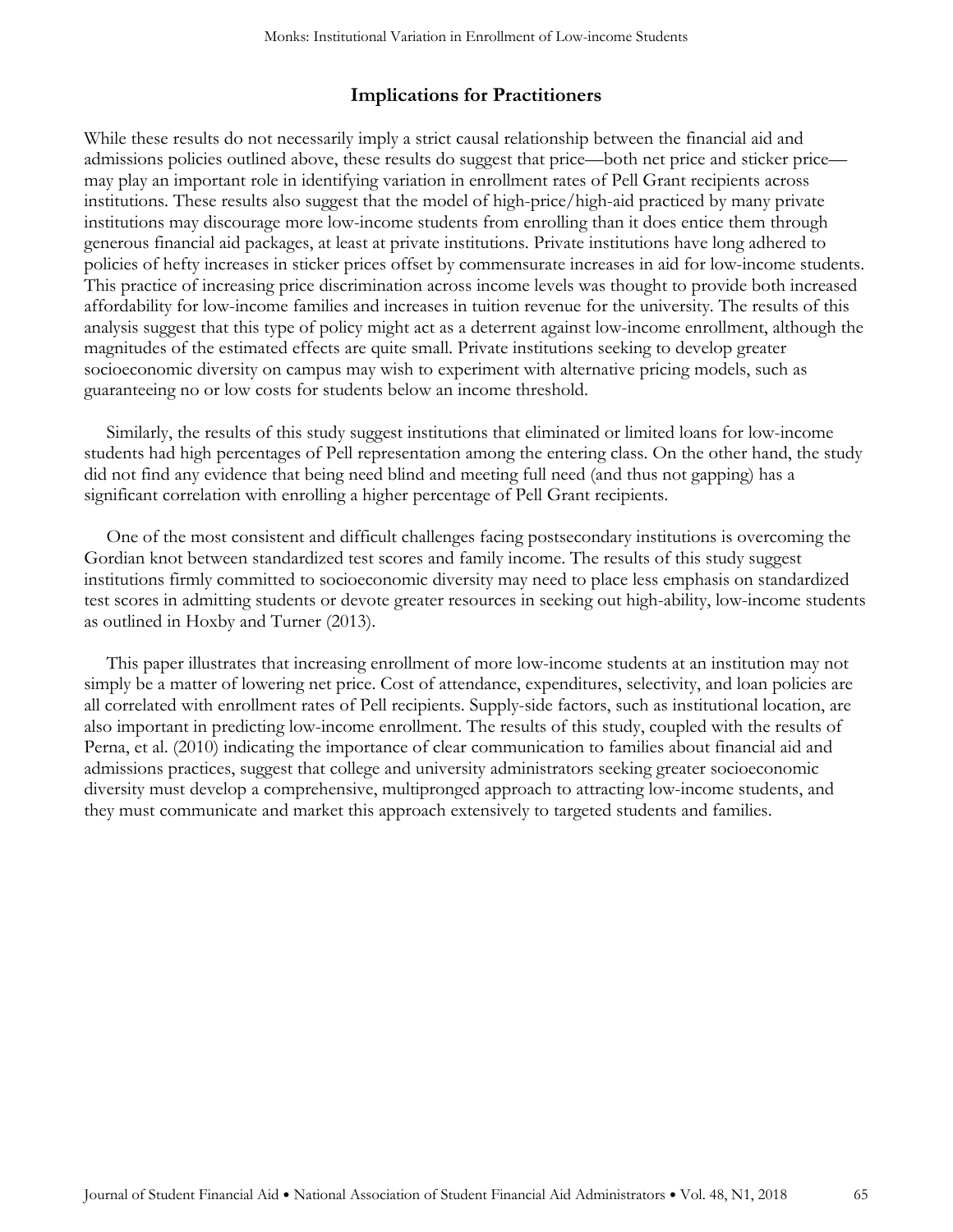#### **Nexus: Connecting Research to Practice**

- The results described in this paper suggest that price, both net price and sticker price, play an important role in identifying variation in enrollment rates of Pell Grant recipients across institutions, so practitioners should focus on both in attempting to attract more low-income students.
- The model of high price-high aid practiced by many private institutions may discourage more low-income students from enrolling than it entices through generous financial aid packages, at least at private institutions. The indirect effect of high sticker prices on low-income students may be an important but overlooked phenomenon that merits consideration.
- This paper supports the argument that institutions with no-loans policies for lowincome students tend to be institutions with higher percentages of Pell Grant recipients, conditional on net price. Institutions seeking to enroll more Pell Grant recipients may want to experiment with means-tested no-loans policies.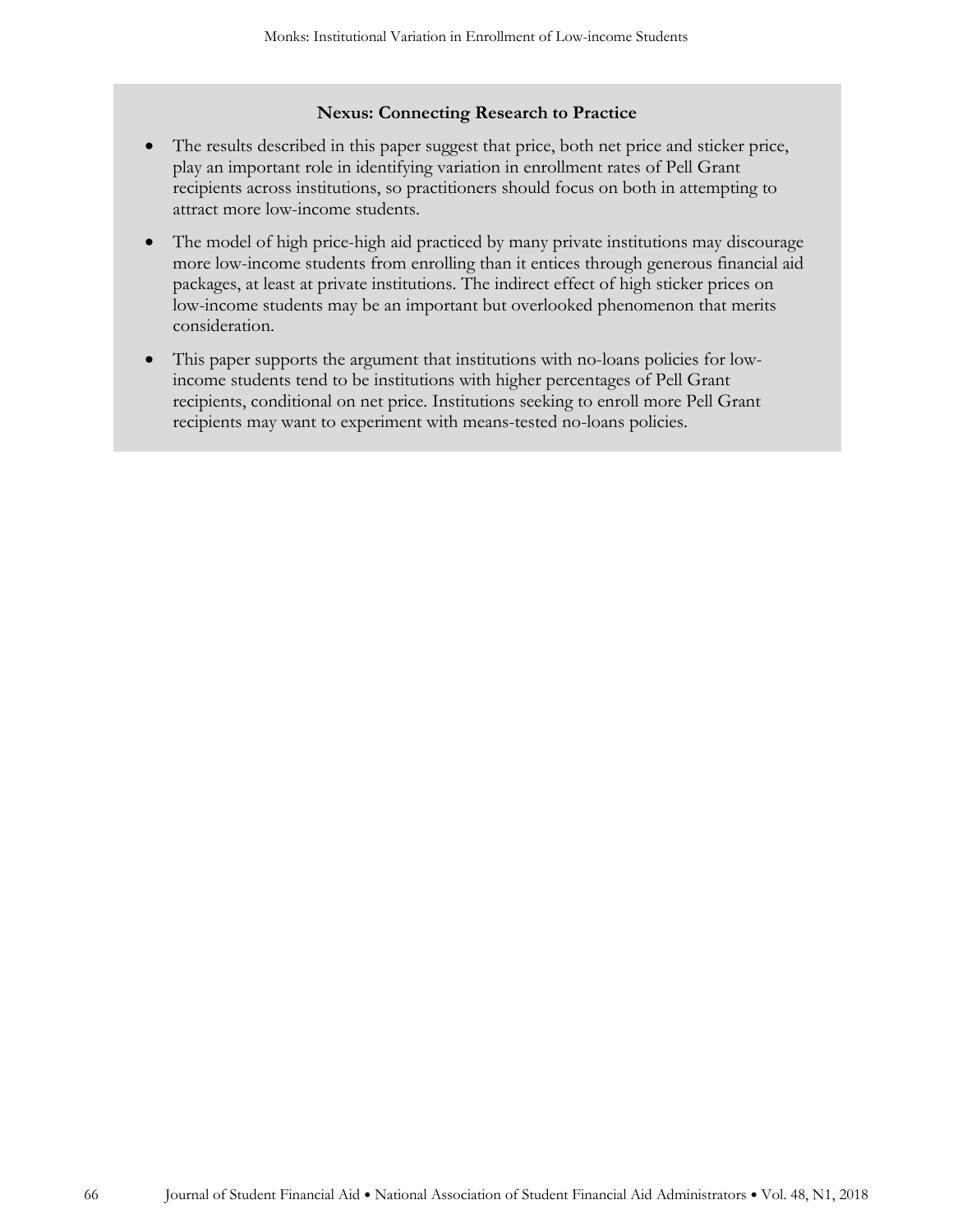## **References**

- Avery, C., & Hoxby, C. (2004). Do and should financial aid packages affect students' college choices? in C. M. Hoxby (Ed.), *College choices: The economics of where to go, when to go, and how to pay for it*. University of Chicago Press.
- Breneman, D. (1970). The Ph.D. production function: The case of Berkeley. *Paper P-8. Ford Foundation Program for Research in University Administration*.
- Brewer, D., Gates, S., & Goldman, C.A. (2002). *In pursuit of prestige: Strategy and competition in U. S. higher education*. Transaction Publishers, New Brunswick, USA and London, U.K.
- Bruce, D., & Carruthers, C. (2014). Jackpot? The impact of lottery scholarships on enrollment in Tennessee. *Journal of Urban Economics*, *81*, 30–44.
- Burd, S., (2013, May 8). *Undermining Pell: How colleges compete for wealthy students and leave the low-income behind*. Education Policy Program. New America Foundation. Retrieved from https://www.newamerica.org/education-policy/policy-papers/undermining-pell
- Carnevale, A. P., Cheah, B., & Strohl, J. (2012). *Hard times: College majors, unemployment and earnings: Not all college degrees are created equal*. Retrieved from https://cew.georgetown.edu/cew-reports/hard-times-2012
- Carnevale, A. P., & Rose, S. J. (2004). Socioeconomic status, race/ethnicity, and selective college admissions. In R. D. Kahlenberg (Ed.), *America's untapped resource: Low-income students in higher education*. New York: The Century Foundation Press.
- Carnevale, A. P., & Strohl, J. (2010). How increasing college access is increasing inequality, and what to do about it. In R. D. Kahlenberg (Ed.), *Rewarding strivers: Helping low-income students succeed in college*. New York: The Century Foundation Press.
- Castleman, B., & Long, B. (2013). *Looking beyond enrollment: The causal effect of need-based grants on college access, persistence, and graduation.* NBER Working Paper No. 19306. Retrieved July 5, 2016, from http://www.nber.org/papers/w19306
- Clark, K., & Miners, Z. (2010, February 18*).* U.S. colleges that claim to meet full need. *U.S. News and World Report*. Retrieved from http://www.usnews.com/articles/education/paying-forcollege/2010/02/18/colleges-that-claim-to-meet-the-full-financial-needs-of-students.html
- Clotfelter, C. T. (1996). *Buying the best: Cost escalation in elite higher education*. Princeton, NJ: Princeton University Press.
- College Board (2011). *Annual Survey of Colleges*. New York, NY.
- College Board. (2012). *Trends in student aid*. Retrieved from https://trends.collegeboard.org/sites/default/files/student-aid-2012-full-report.pdf
- College Board. (2013). *College-bound seniors: Total group profile report*. Retrieved from http://media.collegeboard.com/digitalServices/pdf/research/2013/TotalGroup-2013.pdf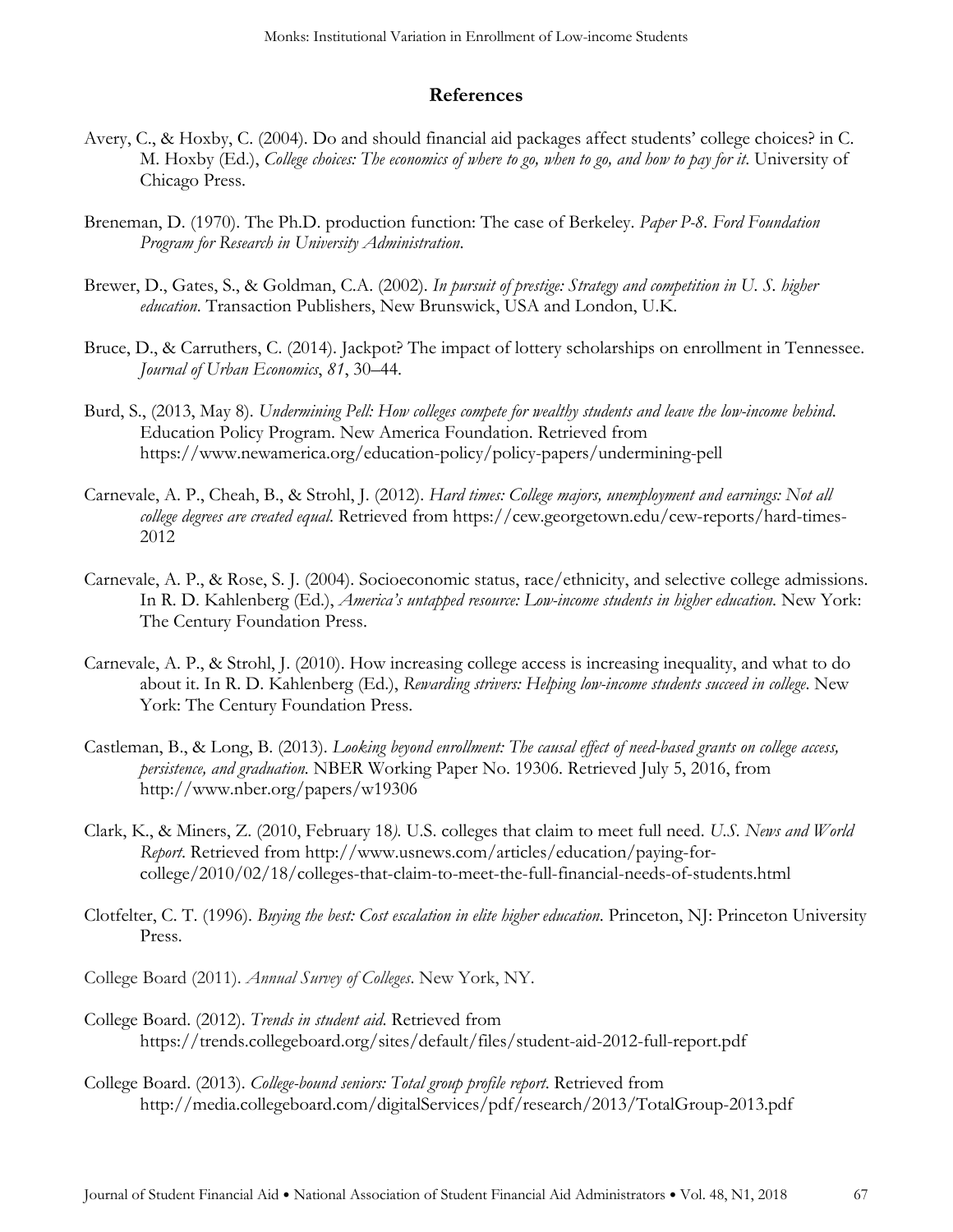- Cornwell, C., Mustard, D., & Sridhar, D. (2006). The enrollment effects of merit-based financial aid: Evidence from Georgia's HOPE Program. *Journal of Labor Economics*. *24*(4), 761–786.
- Dynarski, S. (2003). Does aid matter? Measuring the effect of student aid on college attendance and completion. *American Economic Review*, *93*(1), 279–288.
- Dynarski, S. (2004). The new merit aid. In C. M. Hoxby (Ed.), *College choices: The economics of where to go, when to go, and how to pay for it*. University of Chicago Press.
- Garvin, D. A. (1980). *The economics of university behavior*. Academic Press, New York, NY.
- Hill, C., & Winston, G. (2006a). There's a paucity of high-ability low-income students at highly selective colleges: Are they out there? *Forum Futures 2006.* Retrieved from http://forum.mit.edu/publications/forum-futures-2006
- Hill, C., & Winston, G. (2006b). Access: Net prices, affordability, and equity at a highly selective college. *Economics of Education Review*. *25*(1), 29–41.
- Hillman, N. (2012). *Economic diversity among selective colleges: Measuring the enrollment impact of 'no-loan' programs* (Issue Brief). Institute for Higher Education Policy. Retrieved from http://www.ihep.org/research/publications/economic-diversity-among-selective-collegesmeasuring-enrollment-impact-no
- Hoxby, C., & Avery, C. (2013, Spring). *The missing "one-offs": The hidden supply of high-achieving, low-income students.* Brookings Papers on Economic Activity. Retrieved from https://www.brookings.edu/bpeaarticles/the-missing-one-offs-the-hidden-supply-of-high-achieving-low-income-students
- Hoxby, C., & Turner, S. (2013). Expanding college opportunities for high-achieving, low-income students. Stanford Institute for Economic Policy Research. Working Paper No. 12-014.
- Hurwitz, M. (2012). The impact of institutional grant aid on college choice. *Educational Evaluation and Policy Analysis. 34*(3), 344–363.
- James, E. (1990). Decision processes and priorities in higher education. In S. A. Hoenack, & E. L. Collins (Eds.), *The economics of American universities*. Buffalo, NY: State University of New York Press.
- Kane, T. (2003). *A quasi-experimental estimate of the impact of financial aid on college going.* NBER Working Paper No. 9703. Cambridge, Massachusetts.
- Kim, J. (2012). Exploring the relationship between state financial aid policy and postsecondary enrollment choices: A focus on income and race differences. *Research in Higher Education*, *53*(2), 123–151.
- Leonhardt, D. (2011, May 24). Top colleges, largely for the elite. *New York Times*. Retrieved from http://www.nytimes.com/2011/05/25/business/economy/25leonhardt.html
- Linsenmeier, D. M., Rosen, H. S., & Rouse, C. E. (2006). Financial aid packages and college enrollment decisions: An econometric case study. *Review of Economics and Statistics*, *88*(1), 126–145.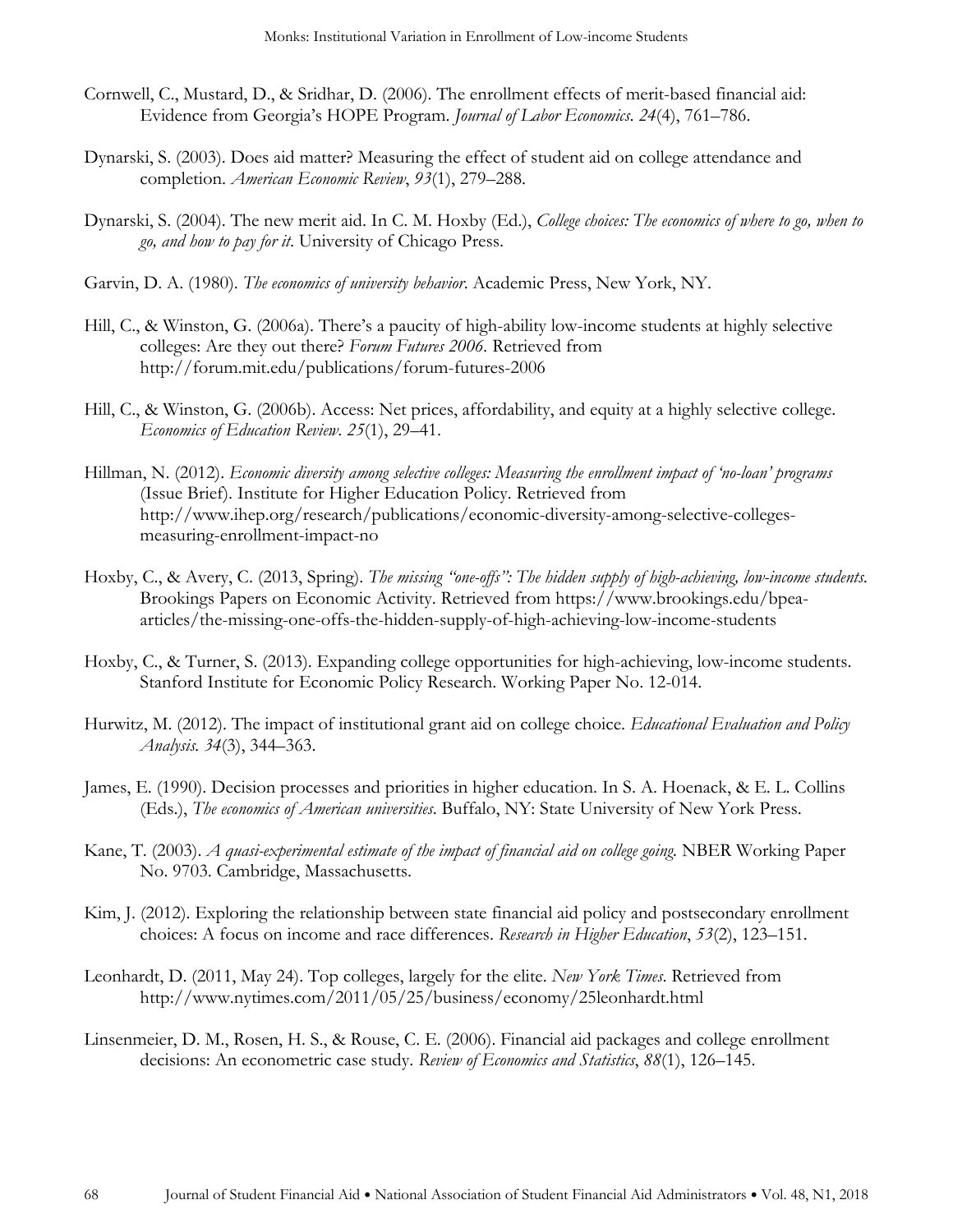- Long, B. (2008). *What is known about the impact of financial aid? Implications for policy.* U.S. Department of Education, National Center for Postsecondary Research. Working Paper, Teachers College, Columbia University.
- Massy, W. F., & Zemsky, R. (1994). Faculty discretionary time: Departments and the academic ratchet. *Journal of Higher Education*, *65*(1), 1–22.
- Melguizo, T., & Strober, M. H. (2007). Faculty salaries and the maximization of prestige. *Research in Higher Education*, *48*(6), 633–668.
- Pallais, A., & Turner, S. (2006). Opportunities for low-income students at top colleges and universities: Policy initiatives and the distribution of students. *National Tax Journal*, *64*(2), 357–386.
- Perna, L., Lundy-Wagner, V., Yee, A., Brill, L., & Tadal, T. (2010). Showing them the money: The role of institutional financial aid policies and communication strategies in attracting low-income students. In A. Kezar (Ed.), *Recognizing and serving low-income students in higher education: An examination of institutional policies, practices, and culture*. eNew York, NY: Routledge.
- Perna, L., & McLendon, M. (2014, September). The role of state policy in promoting college access and success: A contributed volume. *Annals of the American Academy of Political and Social Science*. *655*(1).
- Posselt, J. R., Jaquette, O., Bielby, R., & Bastedo, M. (2012). Access without equity: Longitudinal analyses of institutional stratification by race and ethnicity, 1972 – 2004. *American Educational Research Journal*, *49*(6), 1074–1111.
- The Project on Student Debt. (2012). *Summary of pledges: Eligibility guidelines and basic provisions (2009-10)*. Retrieved September 21, 2012, from http://projectonstudentdebt.org
- Tebbs, J., & Turner, S. (2006). The challenge of improving the representation of low-income students at flagship universities: AccessUVa and the University of Virginia. In M. McPherson & M. Schapiro (Eds.), *College Access: Opportunity or Privilege,* New York: College Board.
- Turner, S. (2006). Higher tuition, higher aid and the quest to improve opportunities for low-income students in selective, public higher education. In R. Ehrenberg (Ed.), *What's happening to public higher education* (251–274). Westport, CT: Greenwood Press for the American Council on Education.
- U.S. Census Bureau. (2012). *Household income for states: 2010 and 2011.* Retrieved from https://www.census.gov/prod/2012pubs/acsbr11-02.pdf
- U.S. Department of Education. Institute of Education Sciences, National Center for Education Statistics. (2011). *Integrated Postsecondary Education Data System* (IPEDS). Retrieved from https://nces.ed.gov/ipeds/
- U.S. Department of Education, National Center for Education Statistics. (2011). *Digest of education statistics, 2011*. Retrieved from https://nces.ed.gov/pubsearch/pubsinfo.asp?pubid=2012001
- U.S. Department of Education, Office of Postsecondary Education. (2012). *Federal Pell Grant Program end-ofyear report: 2011-2012*. Retrieved from https://www2.ed.gov/finaid/prof/resources/data/pell-2011- 12/pell-eoy-2011-12.html